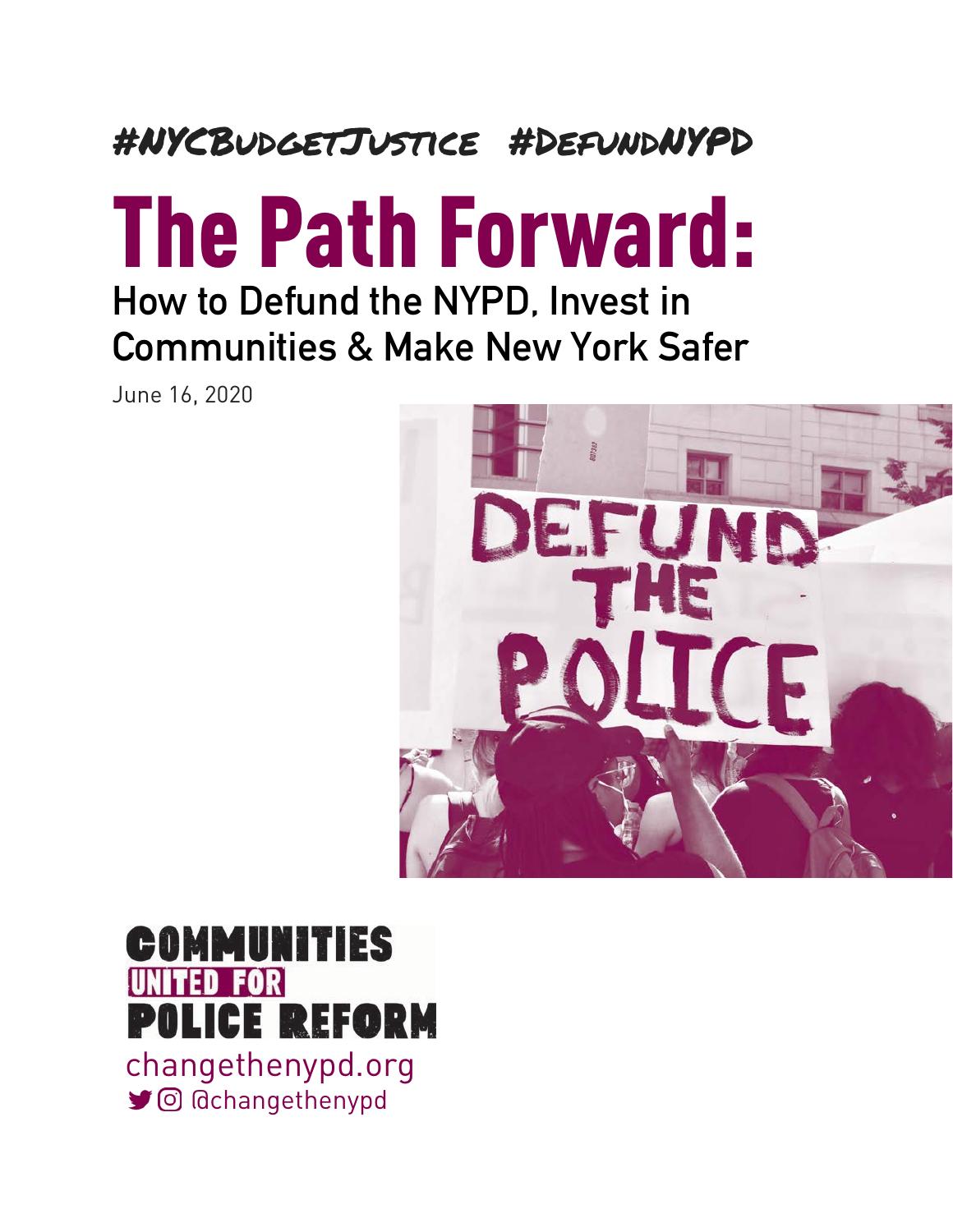### **This report is dedicated in loving memory to Nikita Price.**

Nikita joined the ancestors on May 21, 2020. He was a civil rights organizer at Picture the Homeless, a key leader on CPR's steering committee where he co-chaired our Policy Working Group for years, and was loved and respected far and wide in NYC's social justice movements, amongst homeless and housing rights organizers across the country, and even around the world.

Nikita was a father, a friend, a leader, a mentor to many, and so much more. We miss him terribly, we miss his "Big Ups Family" – and we know he would have been in the streets and in meetings with us to demand that New York City #DefundNYPD and invest in Black, Latinx and other communities of color for #NYCBudgetJustice. We love you, Nikita and we hope we honor your memory with our organizing.

### **ACKNOWLEDGMENTS**

**This is a report written with love**. And number-crunching. By New Yorkers who love New York City and who love other New Yorkers – and who are part of the Communities United for Police Reform's (CPR) big, extended family.

**Everyone who contributed to this report** believes that we can have a city that is safe and where everyone can thrive. We know that the long-bloated budget of the NYPD and the history of defunding Black, Latinx and other communities of color are major obstacles to safety.

Almost none of the people who contributed to this report were municipal budget experts before hustling over the past weeks to make this possible. But now, quite a few are experts at reviewing and understanding NYC's budget and financial documents – and most have become experts on the depth and astounding scale of secrecy that hides the NYPD's budget from meaningful public scrutiny and protects the NYPD and its budget from oversight. Please shower these folks with love and sleep; and shower their organizations with love, time and/or money.

**Contributors** (including research, budget analysis, feedback, number-crunching, arguing about assumptions behind numbers, and thought partners) include: Brooklyn Movement Center (Anthonine Pierre and James Subhudi); Audre Lorde Project (Cleopatra Acquaye Reynolds); NYC Anti-Violence Project (Zara Nasir & Reem Ramadan); Center for Popular Democracy (Kumar Rao, Eli Vitulli, Kate Hamaji); Drug Policy Alliance (Melissa Moore & Kassandra Frederique); Girls for Gender Equity (Ashley Sawyer, Quadira Coles, Charlotte Pope); Jews for Racial & Economic Justice (Leo Ferguson, Yehudah Webster, Rachel McCullough); Justice Committee (Yul-san Liem & London Arnold); Make the Road NY (Adilka Pimental); New York Civil Liberties Union (Michael Sisitzky & Johanna Miller); Public Science Project (Brett Stoudt); VOCAL-NY (Nick Malinowski); and Marc Krupanski. **Writers & Editors**: Jews for Racial & Economic Justice (Leo Ferguson); NYC Anti-Violence Project (Zara Nasir); CPR staff (Ileana Méndez-Peñate and Joo-Hyun Kang); and Alejandro Varela. **Graphics & design**: CPR staff (Julian Liu).

Cover photo by Taymaz Valley, licensed under CC2.0.

*Note: An earlier version of this report included a typo for a figure noted on p.10 and some inconsistent rounding of figures. Updates have been incorporated in this version.*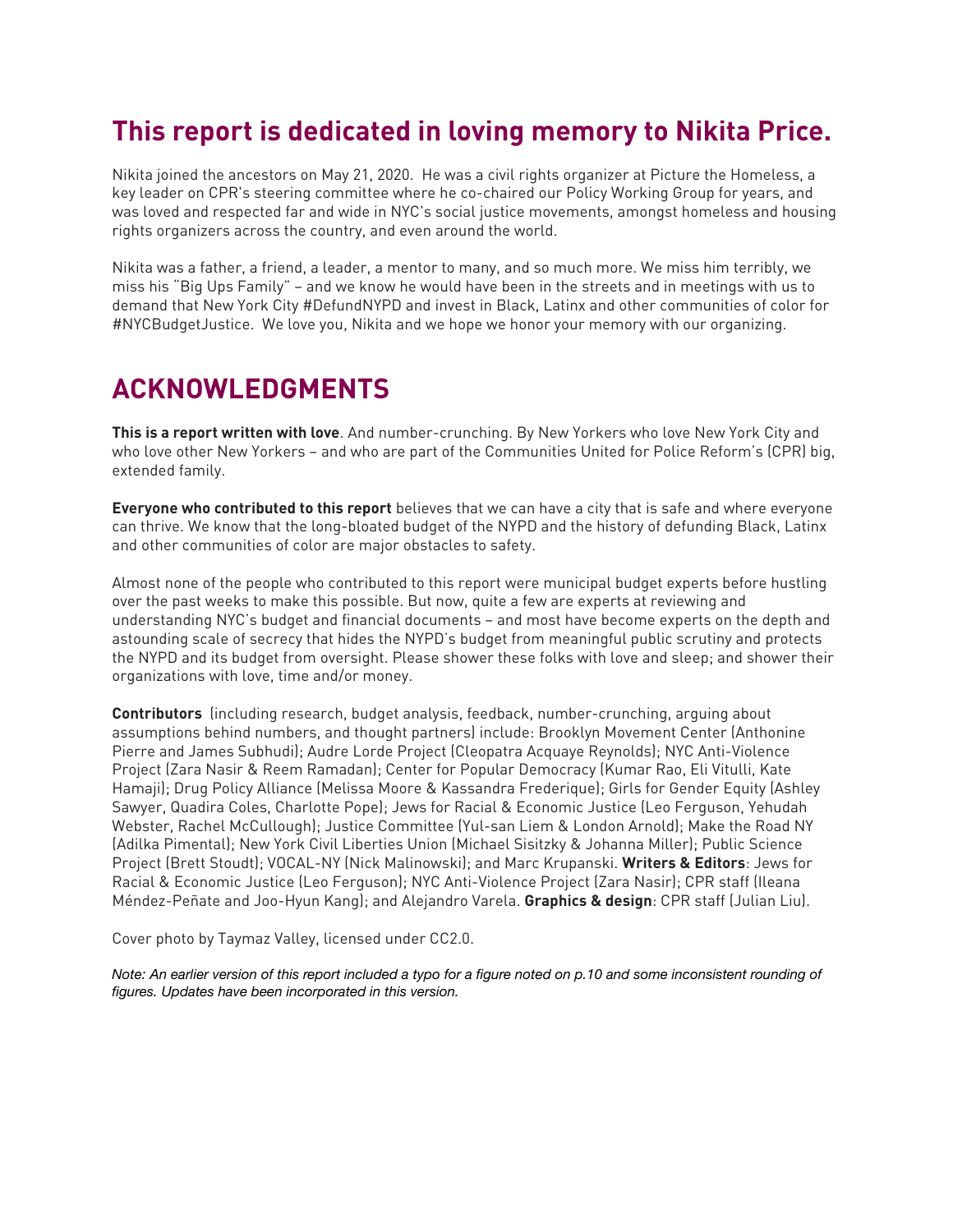# **Table of Contents**

| How to Defund the NYPD and |
|----------------------------|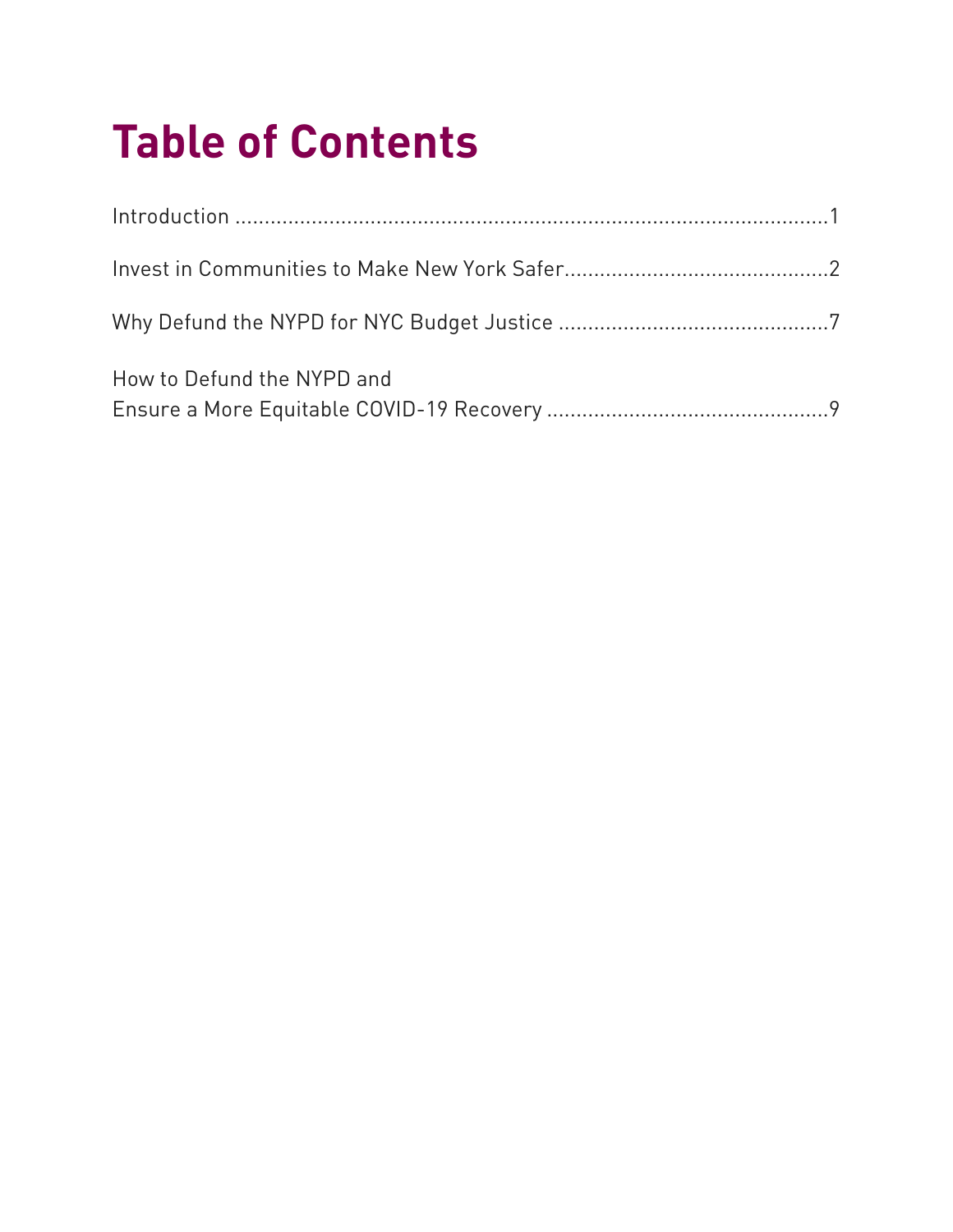## **I. INTRODUCTION**

Over the past few months, New York City has been devastated by the coronavirus pandemic.

Everyone has been impacted in some way - however Black, Latinx and other communities of color have been devastated by a combination of high coronavirus-related death rates, COVID-19 infections, loss of employment and income, lack of stable housing, food insecurity, and brutal police violence during the pandemic.

**The COVID-19 pandemic has starkly revealed and exacerbated every measure of inequality in New York City**, including the prevalence of abusive policing in communities of color.

<span id="page-3-0"></span>In this context, Mayor de Blasio proposed an executive budget for the upcoming fiscal year<sup>[1](#page-21-0)</sup> that would protect the NYPD's bloated expense budget of close to \$6 billion while cutting and even eliminating critical programs and services New Yorkers rely on – including those that will be crucial to an equitable recovery from COVID-19.

**We can not afford for our communities to continue to be defunded during a pandemic while the NYPD's almost \$6B expense budget is given special protection by the Mayor and the City Council in the FY21 budget.** 

The deadline for adoption of New York City's FY21 budget is June 30th.

**When the Mayor and City Council negotiate and adopt the FY21 budget, they should prioritize the well-being and equitable recovery of communities hardest hit by all aspects of COVID-19**. In order to do this, the NYPD FY21 expense budget must be reduced by at least \$1 billion and those monies should be redirected to critical infrastructure, services, social safety net, and programs that directly benefit Black, Latinx and other communities of color – including our youth and elders.

**Monies from NYPD cuts should be redirected to core needs for communities most impacted by police violence and the COVID-19 pandemic**, especially Black, Latinx and other communities of color in New York City.

#### **About the #NYCBudgetJustice campaign to #DefundNYPD for community safety:**

Days after Mayor de Blasio announced his disastrous FY21 budget proposal, Communities United for Police Reform (CPR) publicly launched the #NYCBudgetJustice campaign to demand an end to the special protection given to the NYPD's bloated budget – and re-allocation of

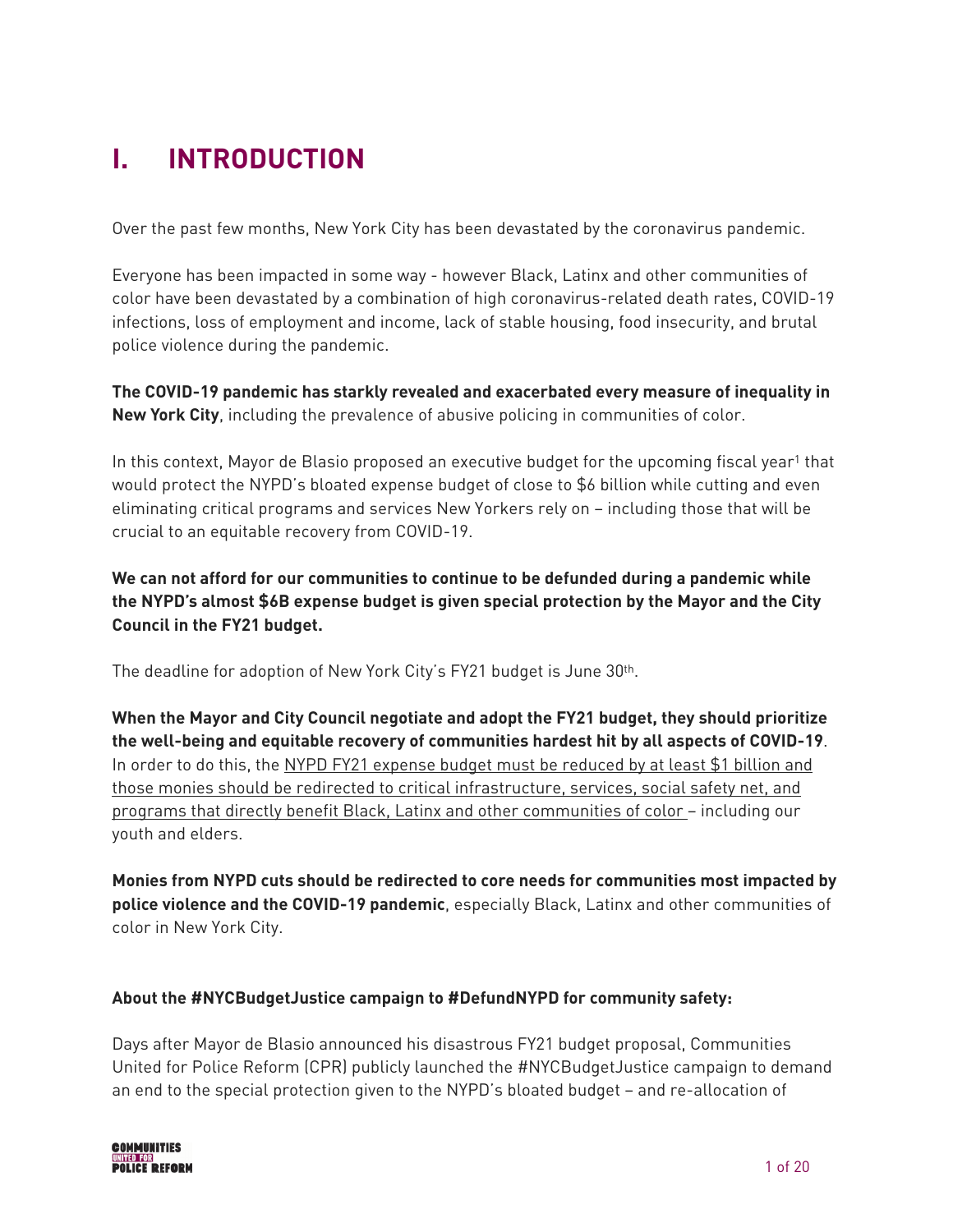monies from the NYPD's budget to other agencies crucial to New Yorkers' survival and safety through the course of the pandemic.

#### **The demands of the #NYCBudgetJustice campaign** are for the Mayor and City Council to:

- #DefundNYPD by at least \$1 billion in the FY21 expense budget and for those monies to be redirected to core needs in Black, Latinx and other communities of color. This will be essential for an equitable transition and recovery in the COVID-19 period. A roadmap with essential areas that should be amongst cuts to the NYPD's bloated budget is included in the final section of this report.
- Require increased NYPD budget transparency by including transparency-related terms and conditions in the budget that is passed for FY21. The NYPD's budget is arguably the most secretive and opaque of any New York City agency. This lack of transparency functions as structural protection from meaningful fiscal oversight, including in budget negotiations. This has allowed the NYPD's budget to balloon by over \$1 billion during the de Blasio administration.
- <span id="page-4-0"></span>• Block increases of any NYPD expense budget lines in FY21 – and deny and cancel any new policing-related initiatives in the NYPD expense budget, other agency expense budgets, NYC general fund budget and in the capital budget plan. This includes cancelling the new NYPD "community ambassador program<sup>[2](#page-21-1)"</sup> that Mayor de Blasio announced on June 7, 2020.

While this report does not look at the NYC capital budget, the #DefundNYPD for #NYCBudgetJustice campaign also calls for cancellation of all NYPD items in the capital budget, and redistribution of capital budget dollars and capital project properties to other agencies meeting critical needs of the most under-resourced New Yorkers.

## **II. INVEST IN COMMUNITIES TO MAKE NEW YORK SAFER**

The call to #DefundNYPD is a grassroots demand to reduce public dollars invested in policing and mass criminalization – and redirect those monies to public infrastructure, services and other needs in Black, Latinx and other communities of color.

One of the lessons we should take from the current pandemic is that **safety for all New Yorkers is possible only when there are strong, accessible, and culturally competent citywide systems and infrastructure that center the needs of low-income Black, Latinx and other communities of color**. We should understand that safety for all is possible only with strong public health

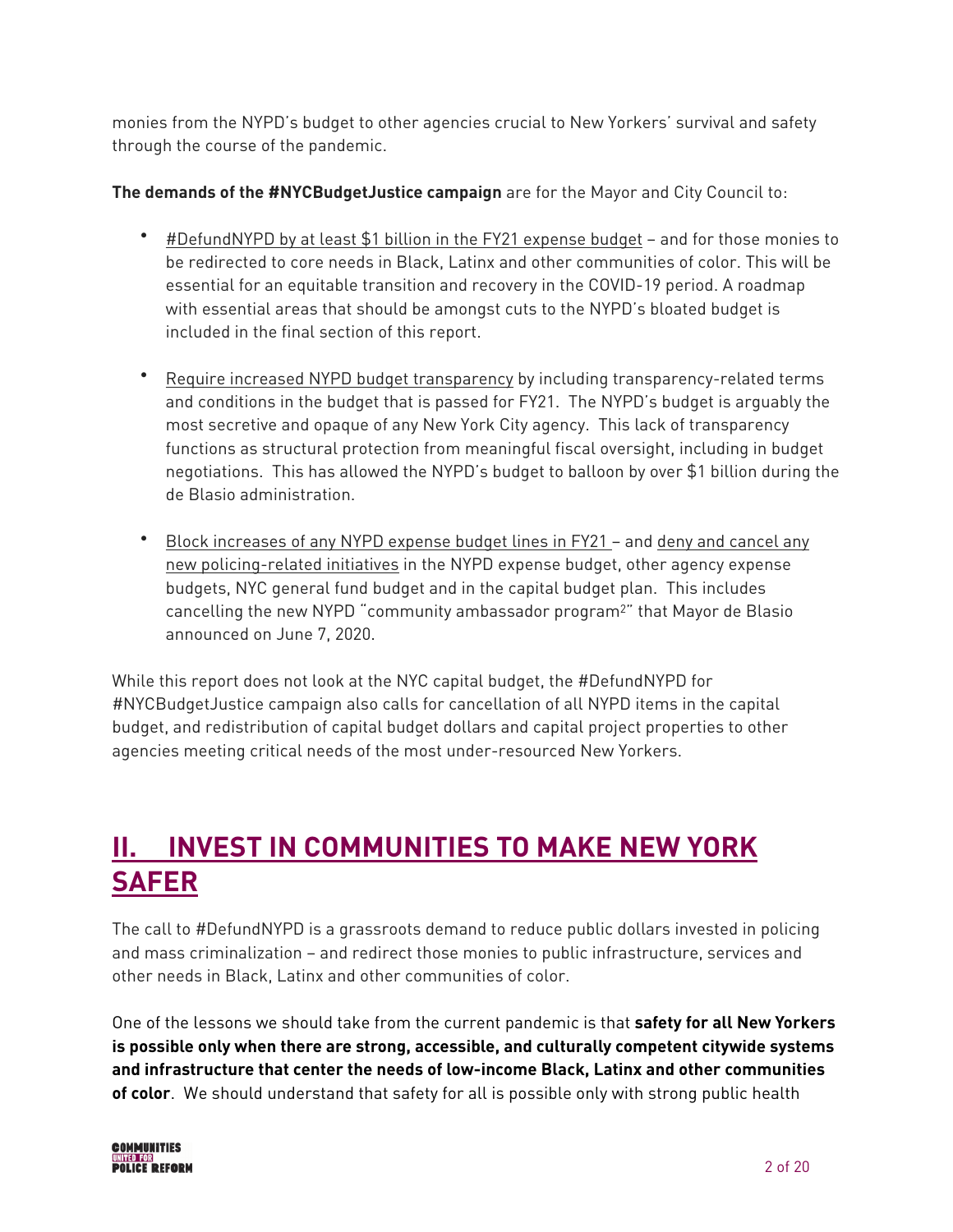systems, housing for all, quality education, environmental justice, food justice, transportation justice, disability justice, protections for workers and all of the additional elements needed for robust citywide infrastructure that guarantees the basic needs of all residents to thrive.

No amount of police officers, police training or police funding will ever be able to provide the basis for communities to survive and thrive. That is the fundamental contradiction with New York City's budget approach under the de Blasio administration: Monies have been invested in policing and criminalization instead of health, housing and other community needs. This helps explain why NYC has been so devastated by COVID-19, especially amongst elders, Black, Latinx and other communities of color.

At least \$1 billion from the NYPD's bloated almost \$6 billion expense budget should be redirected to address the needs of low-income communities of color, including but not limited to youth, elders, immigrants, healthcare workers and other essential workers, homeless New Yorkers, public housing residents, people with disabilities, LGBTQ and gender nonconforming people, women, informal economy workers (including street vendors, sex workers, canners and others) – and the many New Yorkers who have or may become newly unemployed or homeless as a result of the COVID-19 pandemic period.

Social services, public health infrastructure and quality mental health programs were stretched thin before this pandemic. After this pandemic, we should be prepared for an even larger portion of NYC residents who will rely on social services and public infrastructure to survive and we need a budget that reflects this. Now more than ever, we must support New York's frontline social services, healthcare workers and other essential workers (including informal economy workers) and shore up the sectors that support these vital services.

**The demand for at least \$1 billion to be cut and redirected from the NYPD's bloated and nontransparent budget is a floor, not a ceiling.** \$1 billion is the minimum of what should be reallocated to other agencies from the NYPD's expense budget.

For decades, there has been a systemic under-investment - and in many cases disinvestment from New York City's public health and other public infrastructure, the social safety net, and core programs and services for communities of color.

<span id="page-5-0"></span>Since de Blasio became Mayor, the NYPD's spending from 2014 - 2019 has been more than what NYC spent on the departments of health, homeless services, housing preservation & development, youth & community development, and workforce development combined. [3](#page-21-2)

In other words, **New York City government has defunded Black, Latinx and other communities of color for years.**

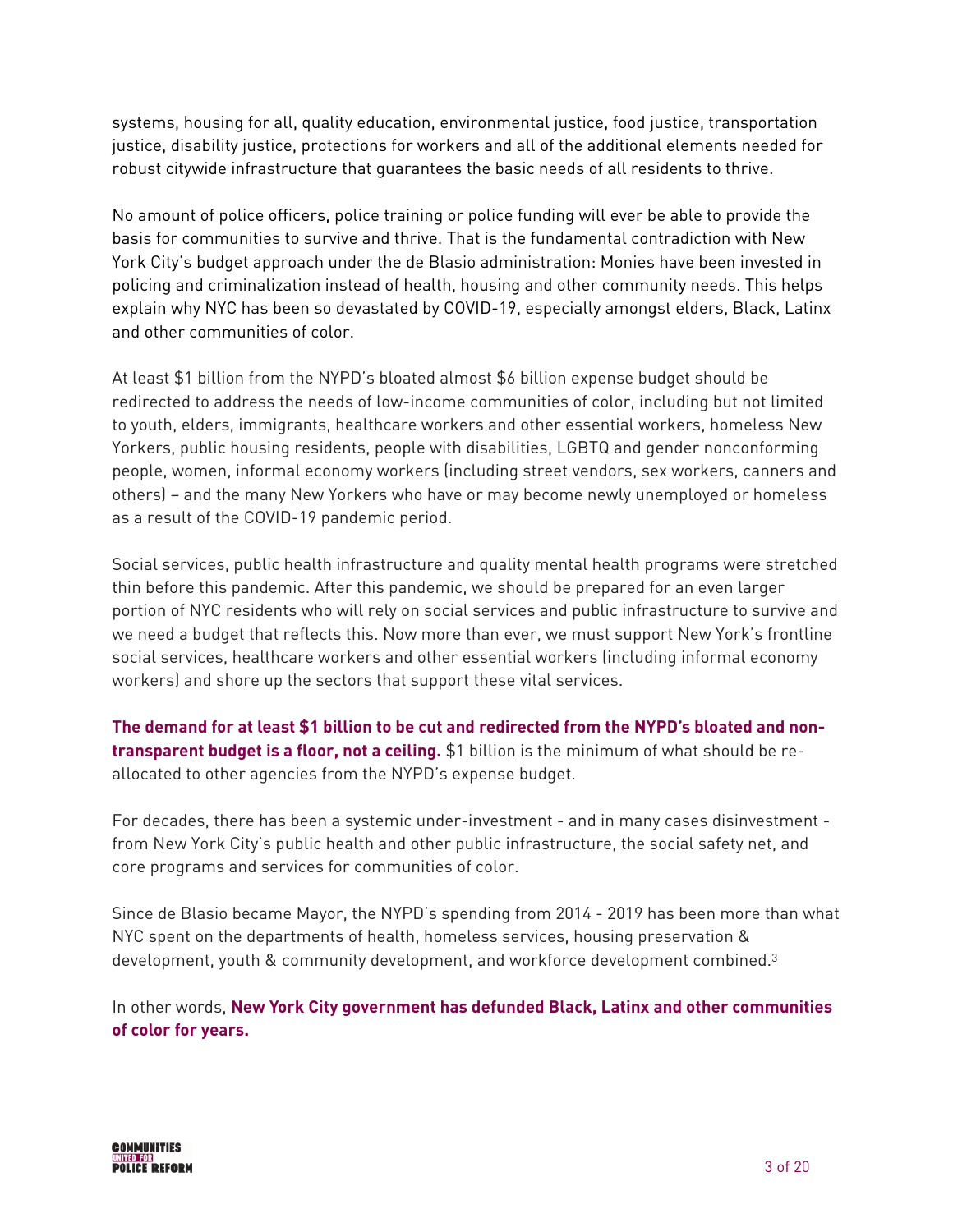Areas like public health (including mental health) and other public infrastructure, affordable housing, youth programs, youth supports in schools, support for elders, education, and more have had a long history of under- and disinvestment. The impact has been that our communities have been effectively defunded for years.

Budgets are moral documents that outline a government's priorities – and tells the story of how a government cares for its people.

#### The **NYC budget for the past 6 years of Mayor de Blasio's tenure tells a story that indicates our local government has for too long prioritized policing and criminalization over the health and well-being of our communities.**

In the context of the global COVID-19 pandemic and in the face of continued brutal police violence, we can not afford for our communities to continue to be defunded while the NYPD's almost \$6B expense budget is given special protection by the Mayor and the City Council in the city's budget.

The approach we have seen since the pandemic began has been a continued reliance on policing and mass criminalization instead of commitment and action to care for New Yorkers' basic needs. This is a backwards, flawed approach.

**We can't police our way out of this pandemic – and we shouldn't try to.** Eliminating the NYPD's expanding role in social services, firing officers who harm civilians, and reducing the NYPD's overall budget would both save the city significant resources and free up city budget dollars to be re-allocated to agencies that have been starved of resources in recent years and will have crucial roles to play in ensuring an equitable recovery from COVID-19.

The goal should be to reduce and eliminate the role of police in the lives of New Yorkers, including those who need housing, mental health services, youth development, healthcare and other services. **The goal of New York City's budget should be to enhance New York City's social safety net and strengthen the City's public infrastructure that will enable all New Yorkers to thrive.** 

**There are many agencies, programs and services that will need additional resources to ensure an equitable recovery from COVID-19 ,would benefit from redirection of at least \$1 billion from the NYPD's outsized budget – and would help make NYC safer for all of us.**

The following is just a sampling of areas NYC will need to shore up to ensure a more equitable recovery from the pandemic. The following is not in any way meant to be comprehensive.

• **Our elders**. Our elders are most at risk for serious complications and death from COVID-19. Even as conditions change and the city relaxes stay-at-home restrictions, until there is a coronavirus vaccine, many seniors will likely spend much of the next year

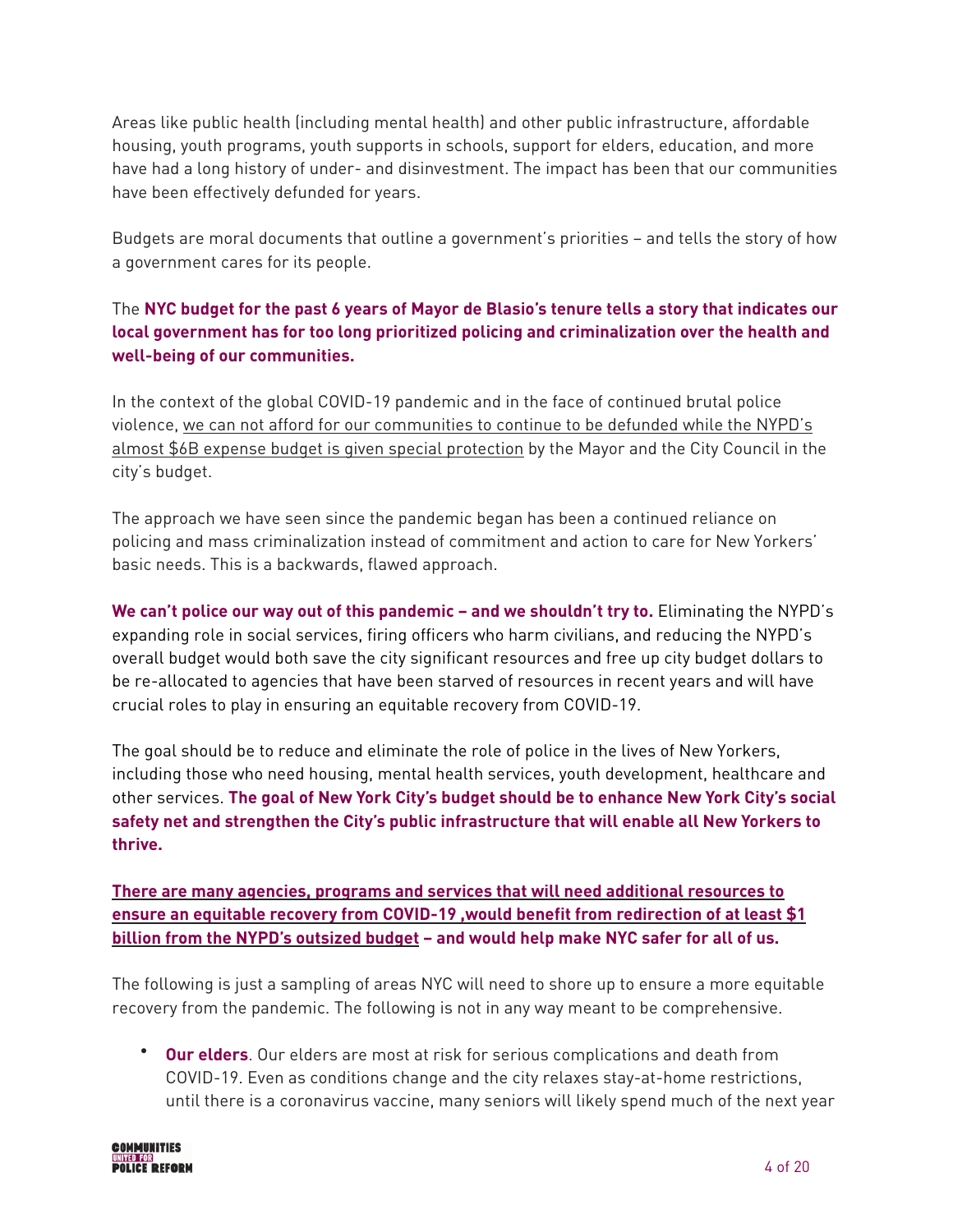# MAyor De Blasio's budget priorities:

# CRIMINALIZATION VS. COMMUNITY SAFETY

City budgets map priorities. Here's a snapshot of how NYC's budget under de Blasio has prioritized policing and criminalization over community safety infrastructure. This is a preliminary snapshot and what's included here as "community safety" is not meant to be comprehensive. Stay tuned for more.

# For every dollar that goes to THE NYPD and Corrections,









**DEPARTMENT** 



YOUTH & COMMUNITY **DEVELOPMENT** 12**C @ 2 2**  **WORKFORCE** investment 1¢

Adopted Budget Fiscal Year 2020, City of New York.



Adopted Budget Fiscal Years 2015-2020, City of New York

# TOTAL SPENDING, 2014-2019 GROWTH IN SPENDING, 2013-2019

 $$1,000.0 +$ \$1000 \$750 **MILLIIONS \$)** \$606.8 \$551.3 \$500 \$250 \$183.9 \$0 -\$3.7 NYPD& Workforce Housing Youth & Department of Preservation & Community Corrections Health Investment Development Development

From Bloomberg to de Blasio

Adopted Budget Fiscal Year 2014, City of New York; Adopted Budget Fiscal Year 2020, City of New York.

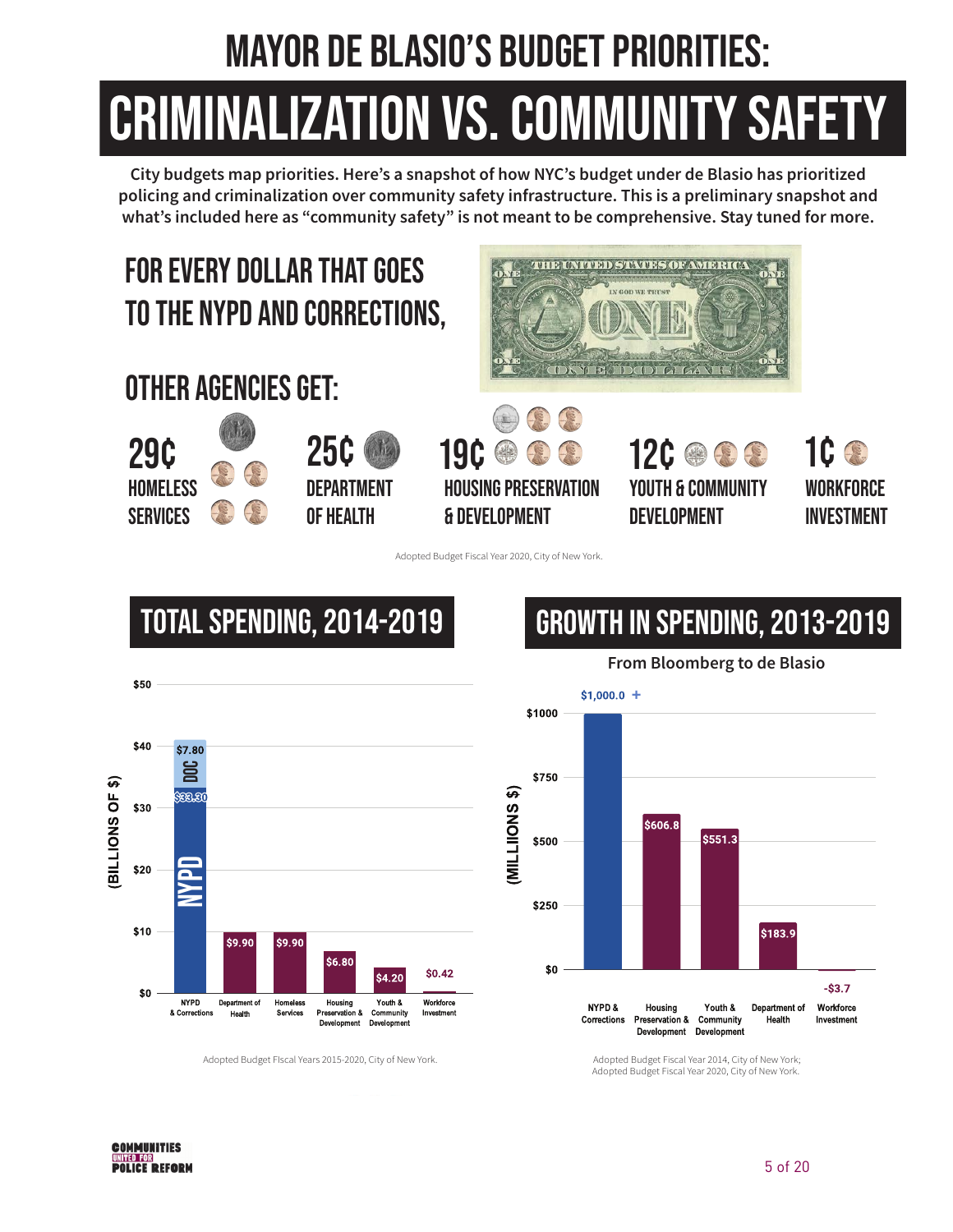in isolation. Over the past few months, community based aging service organizations have gone above and beyond to try to make sure that seniors are safe and have the food and resources they need. Yet the Mayors FY21 budget does little to account for how seniors will need continued intensive services throughout the next year. The Department of Aging receives less than one half of 1% of the city's budget, while it serves almost 20% of the city's population.

Ensuring that seniors get home delivered meals, emergency food provisions, have access to mental health and physical health services, and that the **Department for the Aging** can cover other COVID-19 related expenses should be a top priority for NYC's FY21 budget. At the very least the FY21 adopted budget should restore the **\$[4](#page-21-3)8 million**<sup>4</sup> that has been cut from these services - but that by itself will not be enough.

<span id="page-8-0"></span>• **Our children and youth**. Ensuring that the over **one million children in New York City's**  public schools, 800,000 of which live in poverty, receive after school and summer programs that are essential to healthy kids and strong communities is always essential, but especially in the coming year when there will be little stability for school-aged children as the institutions that serve them are in flux. Ensuring that our young people have summer employment options and invaluable job training experience is crucial as many families will surely depend on this income in the year to come. In addition, NYC had the first-ever work program for homeless LGBTQ youth that is proposed to be cut in the Mayor's FY21 budget. Cutting this program would yield a savings of only \$2.7 million, compared to the likely impact of helping to keep LGBTQ youth safe and could serve as a model for future pro[g](#page-21-4)ramming<sup>[5](#page-21-4)</sup> if the program were allowed to move forward.

<span id="page-8-1"></span>In comparison to the NYPD's bloated almost \$6 billion expense budget, these programs cost the city very little and yet make a huge positive difference in the lives of children and youth. NYC should restore the budget for the **Department of Youth and Community Development, \$180 millio[n6](#page-21-5)**

<span id="page-8-2"></span>• **Education and schools**. Ensuring that our **Public Schools** are well-staffed, wellsupported, and have the equipment and other infrastructure they need for what is sure to be another unpredictable year of education during a global pandemic should also be a top priority. Schools are not just centers for education, but community centers that connect families with vital resources. Several of the programs that the Mayor cut in the FY21 budget are funds that give schools the flexibility to afford multi-lingual counselors, trauma responsive social workers, and connect people and families to meals, housing, and other resources. CPR member Girls for Gender Equity found that the Mayor's proposed FY21 budget includes a higher headcount for school safety agents than school psychologists, social workers and counselors combined – and offers students eight times as many safety agents than school nurses<sup>[7](#page-21-6)</sup>.

<span id="page-8-3"></span>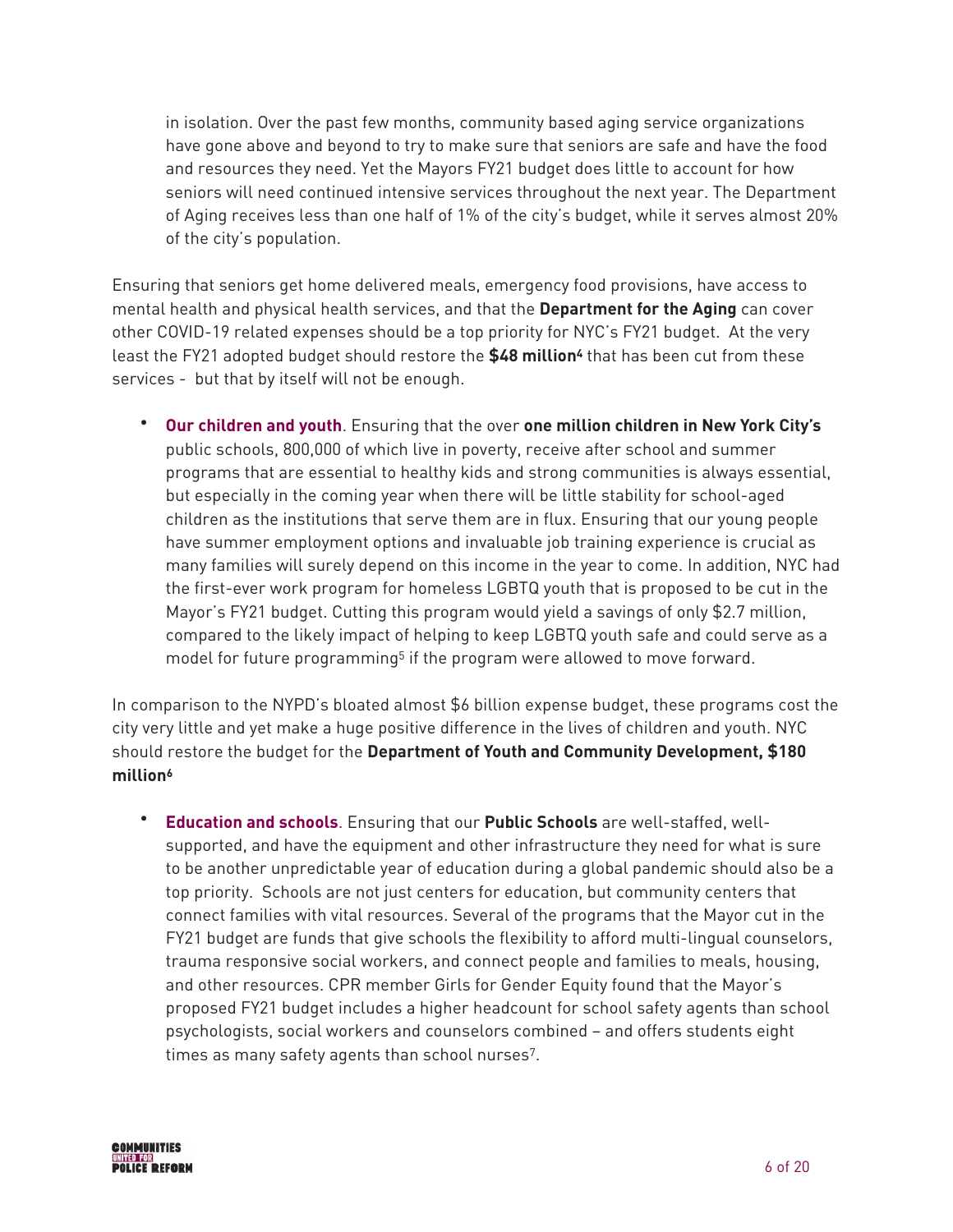We need to restore cuts to the **Department of Education, \$641 million<sup>[8](#page-21-7)</sup>** and create police-free schools so that we can build school environments that truly support the safety and development of our young people.

<span id="page-9-1"></span><span id="page-9-0"></span>• Higher education. Ensuring that young people have access to affordable quality college options is essential, especially in this period of economic devastation. Monies from the NYPD's expense budget could help to restore funding that Mayor de Blasio has been proposed as cuts for the City University of New York, \$31 million<sup>[9](#page-21-8)</sup>

In the midst of the still-ongoing pandemic and economic devastation faced by Black, Latinx and other communities of color, it is unacceptable that the NYPD has largely been shielded and protected from proposed budget cuts while reductions are being proposed for youth programs (including but not limited to the Summer Youth Employment Program), education and youth supports in schools, homeless services, mental health, and programs for our elders.

#### **The path to safety for all New Yorkers requires that we rethink our priorities decisively to move away from criminalization and policing, and deepen investments in our communities.**

There are many crucial needs for the FY21 budget that were not forecasted in the Mayor's executive budget proposal – including what is expected to be an exacerbated long-term economic crisis compounding the current health crisis. NYC will need to decide whether we will invest in basic survival needs for low-income Black, Latinx and other communities of color – including related to housing, income and food supports.

#### **Part of the city's plan for an equitable recovery from COVID-19 must include reducing the NYPD's budget by at least \$1 billion in FY21**.

## **III. WHY #DEFUNDNYPD for #NYCBudgetJustice**

<span id="page-9-2"></span>Since Mayor de Blasio's executive budget proposal was released in April 2020, the NYPD's pattern of abusive policing has been widely exposed. Video after video of violent and discriminatory NYPD social distancing and coronavirus-related enforcement was released after being taken by bystanders who copwatched incidents. Release of NYPD data<sup>[10](#page-21-9)</sup> related to social distancing revealed what New Yorkers of color already knew – there are deep racial disparities in the NYPD's targeting and violent policing of Black and other communities of color, not explainable by the volume of 311 call[s](#page-21-10)<sup>[11](#page-21-10)</sup> or other so-called objective markers of social distancing complaints.

<span id="page-9-3"></span>The recent media coverage and viral videos of NYPD officers violently policing protesters has deepened and expanded the public's understanding of the widespread nature of police violence. New Yorkers experienced being mass-pepper sprayed, violently thrown to the ground by white

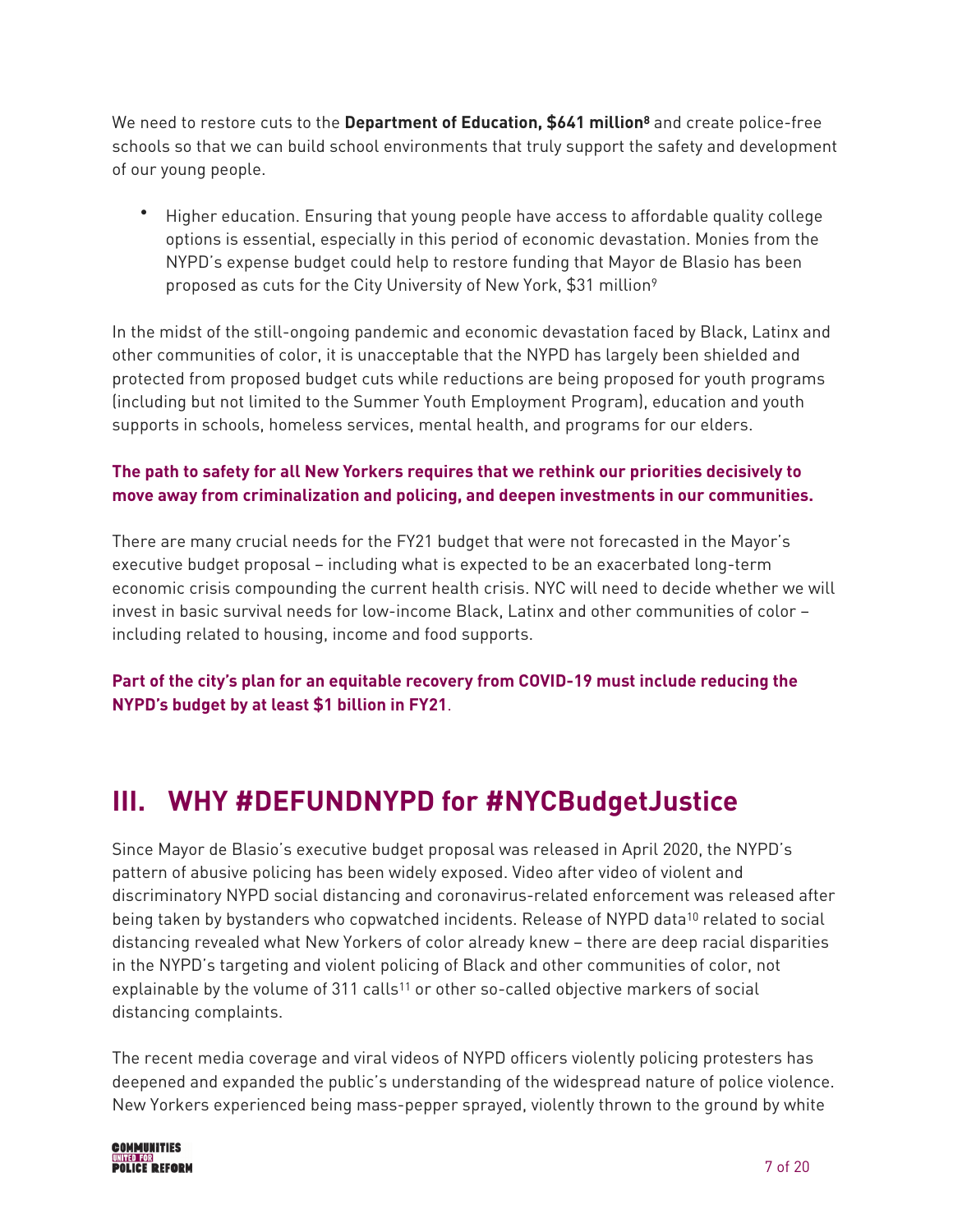shirts and patrol officers, having an NYPD car driven into a crowd, having masks pulled off while being pepper-sprayed by officers, indiscriminately being chased and beaten with batons, mass arrests for non-violent protest, and more. In addition to many incidents of physical violence by officers, there were countless instances of abuse of authority, threats and humiliation including an organized effort amongst many officers to cover their shield numbers, retaliation against those who asked for their names or pulled cell phones out to record police abuse, as well as racist, transphobic, homophobic and sexist vitriol from officers.

Sadly, **these incidents are not limited to the recent protests**. While the mass brutality by officers exposed the protest-related police violence, Black and Latinx New Yorkers have been experiencing increases of police violence within their neighborhoods since the start of the pandemic and before, with little public attention.

In this context, Mayor de Blasio, Commissioner Shea and other NYPD brass have repeatedly refused to condemn the widespread violence by officers against New Yorkers or fire officers for actions that would not have been allowed in any other profession. Instead, the Mayor and NYPD brass have gone to great lengths to justify and excuse the widespread police violence and misconduct New Yorkers experienced and witnessed.

This is dangerous because it is part of a pattern by elected officials and police brass that emboldens police brutality, and serves as pre-authorization for police violence, making clear that most officers will not be fired for these actions. The Mayor and Commissioner's refusal to fire many officers who have killed and brutalized New Yorkers over the years is also part of why so many officers are emboldened to harm New Yorkers – and plays a role in why some officers who witness these incidents are reluctant to intervene or report the misconduct.

Aside from the more recent incidents, there are other reasons to drastically reduce the NYPD's budget. **The NYPD's budget during the de Blasio administration has been larger than what the city has spent on the departments of health, homeless services, youth & community development, and workforce development combined.**

**The outsized NYPD budget and the history of defunding crucial infrastructure, services and community programs does not make NYC safer**. Instead of doing deep investments in these crucial areas with the agencies that have the expertise and responsibility for mental health, education, youth development and more, the de Blasio administration has allowed the role of the NYPD in all facets of social service delivery and community programs to expand. In fact, during Mayor de Blasio's tenure, the NYPD budget has ballooned by over \$1B and mass criminalization and abusive policing strategies have grown – while crucial services have been cut and/or stagnant.

**Decreasing the NYPD expense budget for FY21 by at least \$1 billion is necessary to restore and expand critical infrastructure and programs that benefit Black, Latinx and other** 

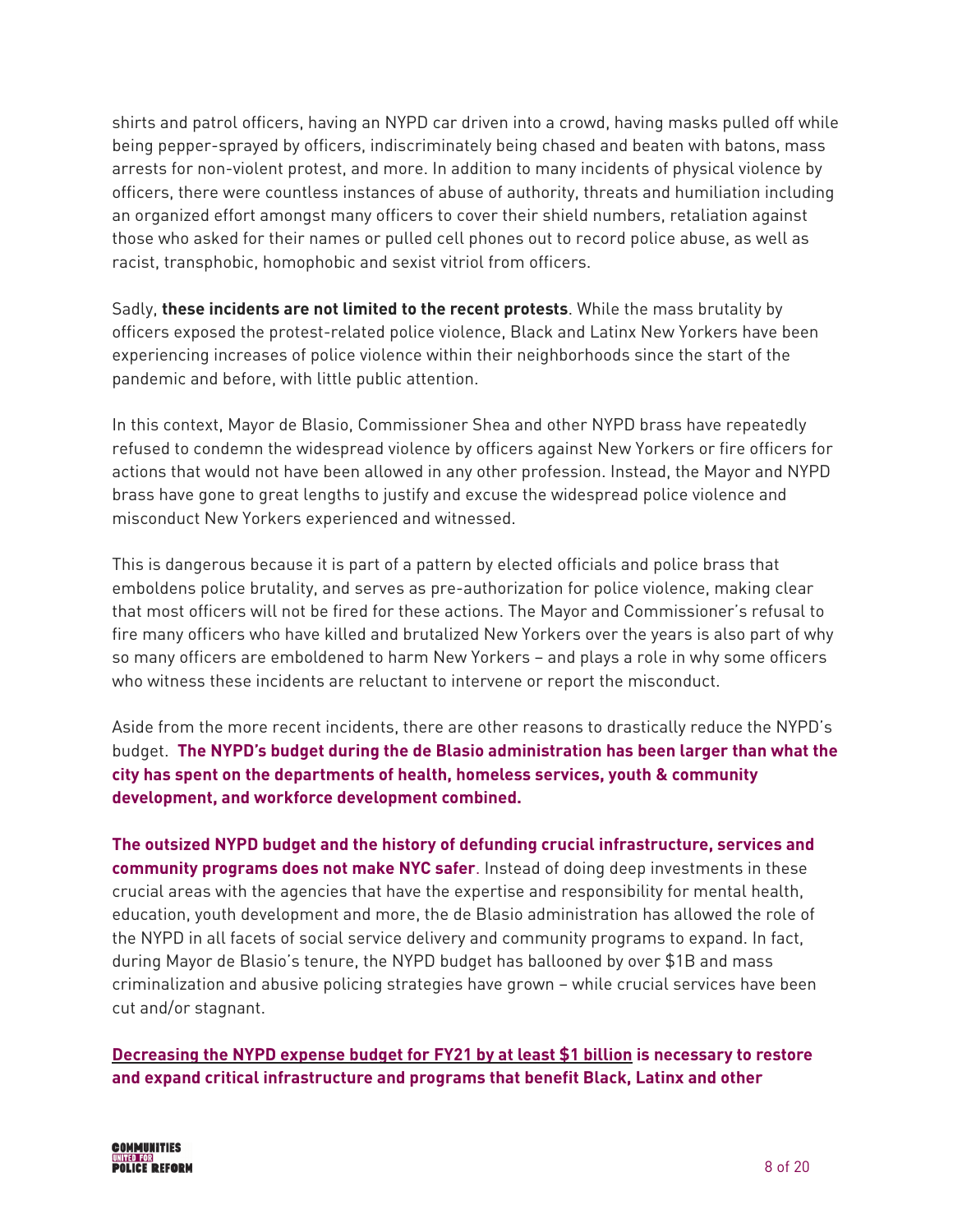**communities of color**. This is fiscally prudent, sound policy and morally necessary in this time of crisis—and would enhance, rather than risk public safety.

In the midst of the still-ongoing pandemic and economic devastation faced by Black, Latinx and other communities of color, it is unacceptable that the NYPD has largely been shielded and protected from proposed budget cuts while youth programs (including but not limited to the Summer Youth Employment Program), education and youth supports in schools, homeless services, mental health, programs for our elders have been cut.

We need a robust plan that addresses the budgetary needs the city faces to address the increasing need for housing stability, as well as income and food support for all New Yorkers, including elders, families, people who homeless, healthcare workers, informal sector workers, undocumented New Yorkers and others. **Part of this plan must include reducing the NYPD's budget by at least \$1 billion in FY21**, the fiscal year that starts July 1, 2020.

## **IV. HOW TO DEFUND THE NYPD AND ENSURE A MORE EQUITABLE PANDEMIC RECOVERY**

The NYPD's budget is perhaps the most secretive and least transparent of all NYC agencies. In addition, the NYPD receives programmatic monies from private sources (e.g. NYC Police Foundation) that the NYPD is not required to report on to the City Council in spite of the Council's budget oversight role. This is unacceptable and are some one of the structural reasons the NYPD's outsized budget is so well-protected in politics.

**The demands of the #NYCBudgetJustice campaign** are for the Mayor and City Council to:

- #DefundNYPD by at least \$1 billion in the FY21 expense budget and for those monies to be redirected to core needs in Black, Latinx and other communities of color. This will be essential for an equitable transition and recovery in the COVID-19 period. A roadmap with essential areas that should be amongst cuts to the NYPD's bloated budget is included at the end of this section.
- Require increased NYPD budget transparency by including transparency-related terms and conditions in the budget that is passed for FY21. The NYPD's budget is arguably the most secretive and opaque of any New York City agency. This lack of transparency functions as structural protection from meaningful fiscal oversight, including in budget negotiations. This has allowed the NYPD's budget to balloon by over \$1 billion during the de Blasio administration.
	- $\circ$  The NYPD should be required to disclose all private sources of income that equal \$5,000 or more in any fiscal year, details of the specific purpose(s) those funds are used towards, and a full description and accounting of budget lines that those funds cover.

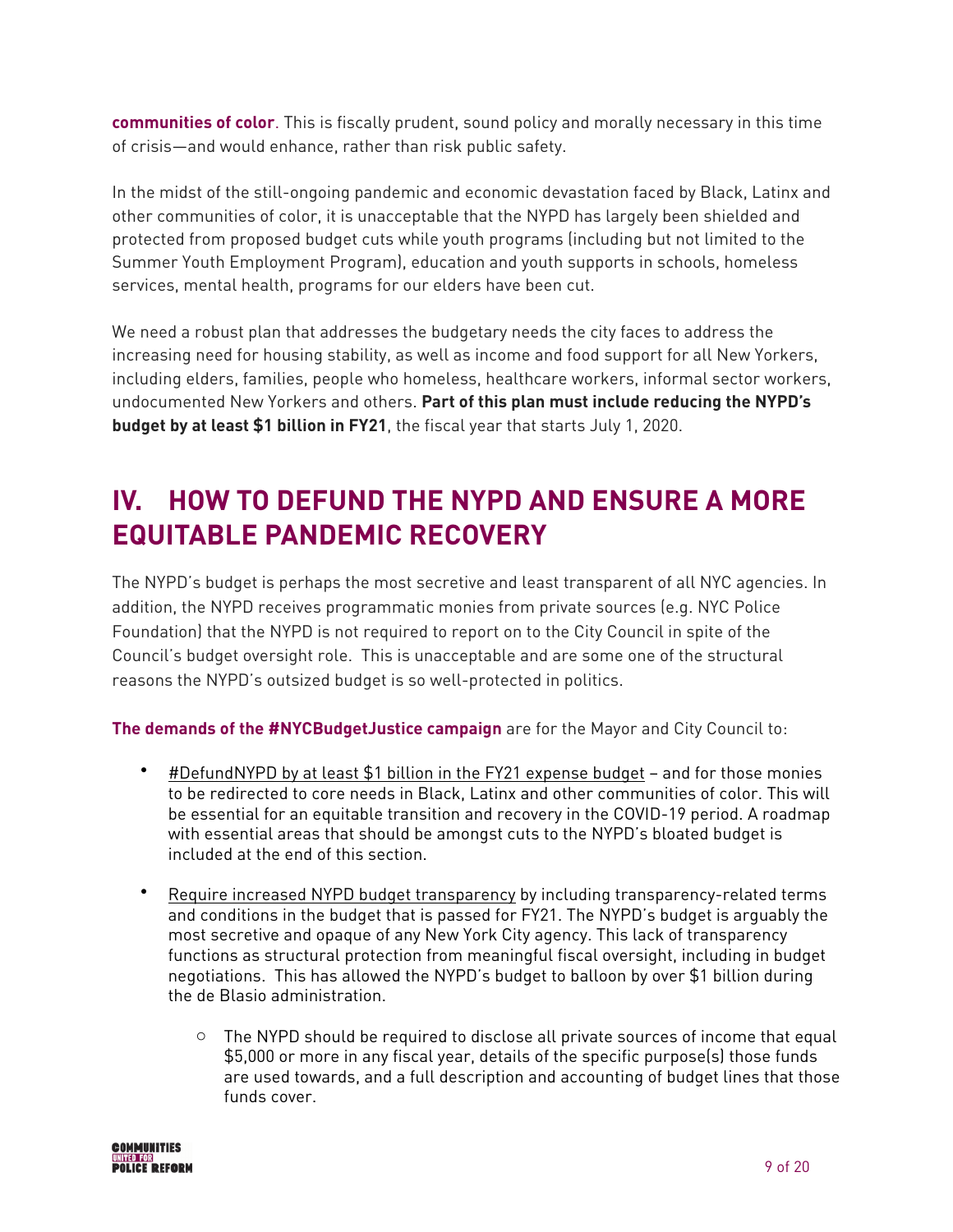- $\circ$  The NYPD should be required to have more specific units of appropriation as part of its public facing budget.
- <span id="page-12-0"></span> $\circ$  The NYPD should be required to provide a public report of all officers with pending and closed misconduct incidents, with details including when and whether disciplinary action was taken and detail of the type of disciplinary action taken.
- Block increases of any NYPD expense budget lines in FY21 and deny and cancel any new policing-related initiatives in the NYPD expense budget, other agency expense budgets, NYC general fund budget and in the capital budget plan.
	- $\circ$  This includes cancelling the new NYPD ["](#page-21-11)community ambassador program<sup>[12](#page-21-11)"</sup> that Mayor de Blasio announced on June 7, 2020.

While this report does not look at the NYC FY21 capital budget, the #DefundNYPD for #NYCBudgetJustice campaign also calls for cancellation of all NYPD items in the capital budget, and redistribution of capital dollars and capital project properties from the NYPD to other agencies meeting critical needs of the most under-resourced New Yorkers.

#### **Roadmap for crucial cuts**

Communities United for Police Reform's (CPR) #NYCBudgetJustice campaign has identified a minimum of five main areas that should be included in a package of cuts to the NYPD's FY21 expense budget – to total at least \$1 billion in reductions. In addition to at least \$1 billion in cuts directly to line items in the NYPD's expense budget, this section also includes cuts to intraagency expenses that other agencies pay the NYPD for (e.g. pass-through monies that aren't directly reflected in the NYPD's expense budget), and other costs that should be deducted from the NYPD's expense budget (costs of police brutality judgments and settlements).

#### Summary of minimum areas that should be cut from the NYPD FY21 expense budget

The following areas include:

- **\$1,263,091,673 in reductions and cuts directly to NYPD FY21 expense budget**
- At least \$478,446,768 in related fringe/pension (which is not part of the NYPD expense budget)
- \$307,717,000 in funds from other agencies and/or the city's general fund

If these cuts are made, it would **represent at least \$2,049,255,441 in total policing-related savings that can be redirected to communities.**

The information included in this section is not comprehensive – and is limited largely by the opacity and lack of transparency of the NYPD's budget. The cuts and savings identified should

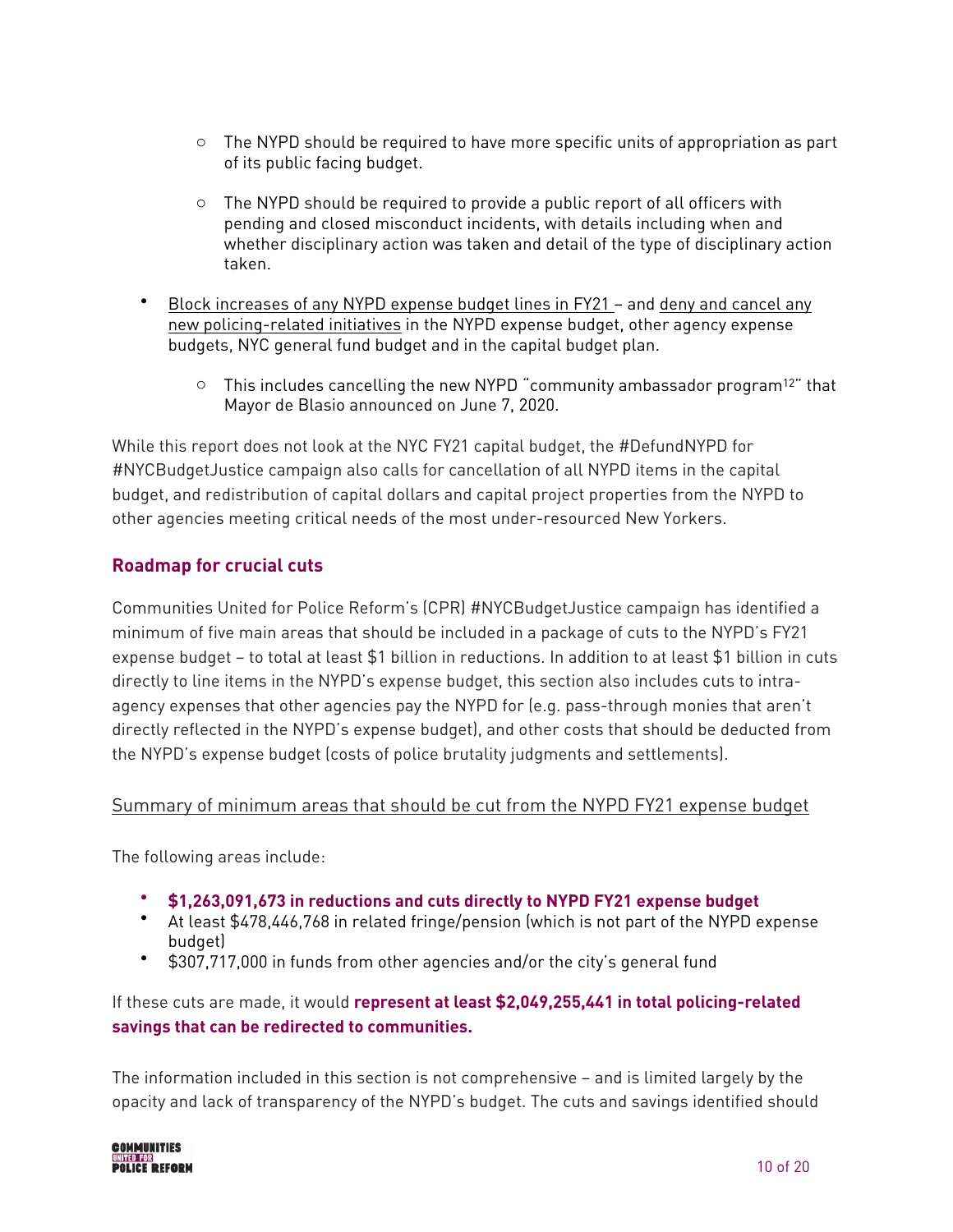be understood as **minimum** cuts and do not represent a comprehensive list of all items that should be cut from the NYPD FY21 expense budget. These are minimum calculations, generally based on conservative numbers. We expect that the actual budget amounts for each of these items is higher than listed when accounting for overhead expenses, etc.

#### <span id="page-13-0"></span>**Hiring Freeze and Cancel Cadet Program**

**Reduction to NYPD FY21 expense budget**: \$263,081,630

#### **Total savings that can be redirected to communities**: \$456,543,594

Many city agencies including the Department of Education and Department of Health have mandated hiring freezes for FY21, but the Mayor's executive budget does not propose an NYPD hiring freeze. An NYPD hiring freeze would free up needed financial resources that can be redirected to communities most impacted by COVID-19 and abusive policing.

**● Freeze New NYPD Hires.** At least \$208.5 million cut from the NYPD expense budget  $+$  \$152.1 million in fringe = \$360.6 Million<sup>[13](#page-21-12)</sup>

<span id="page-13-1"></span>The NYPD is projected to hire 2300<sup>[14](#page-21-13)</sup> new police officers in FY21. A hiring freeze would enable cutting the NYPD FY21 expense budget by \$208,550,200. An additional \$152,132,225 would be saved from the costs of fringe and pensions (which comes out of NYC's general fund, not the NYPD expense budget).

The total savings of \$360,682,425 should be redirected towards core services and programs for Black, Latinx and other communities of color most impacted by COVID-19 and abusive policing.

<span id="page-13-2"></span>**● Cancel January 2020 and April 2020 Academy Classes.** At least \$45.2 million cut from the NYPD +  $$41.3$  million in fringe =  $$86.5$  million<sup>15</sup>

Because of COVID-19 January 2020 and April 2020 Police Academy classes were delayed and are slated to be hired in FY21. These Academy classes should be cancelled. Cancelling would cut \$45,170,250 from the NYPD expense budget resulting in an additional reduction of fringe costs by \$41,329,739 for a total of \$86,499,989.

<span id="page-13-3"></span>**• Cancel the FY21 Cadet Corps.** At least \$9.3 million cut from the NYPD<sup>16</sup>

The Police Cadet program is a two-year, part-time officer-in-training program for people who hope to become police officers. We are calling for a cancellation of all new Cadet Corps for FY21.

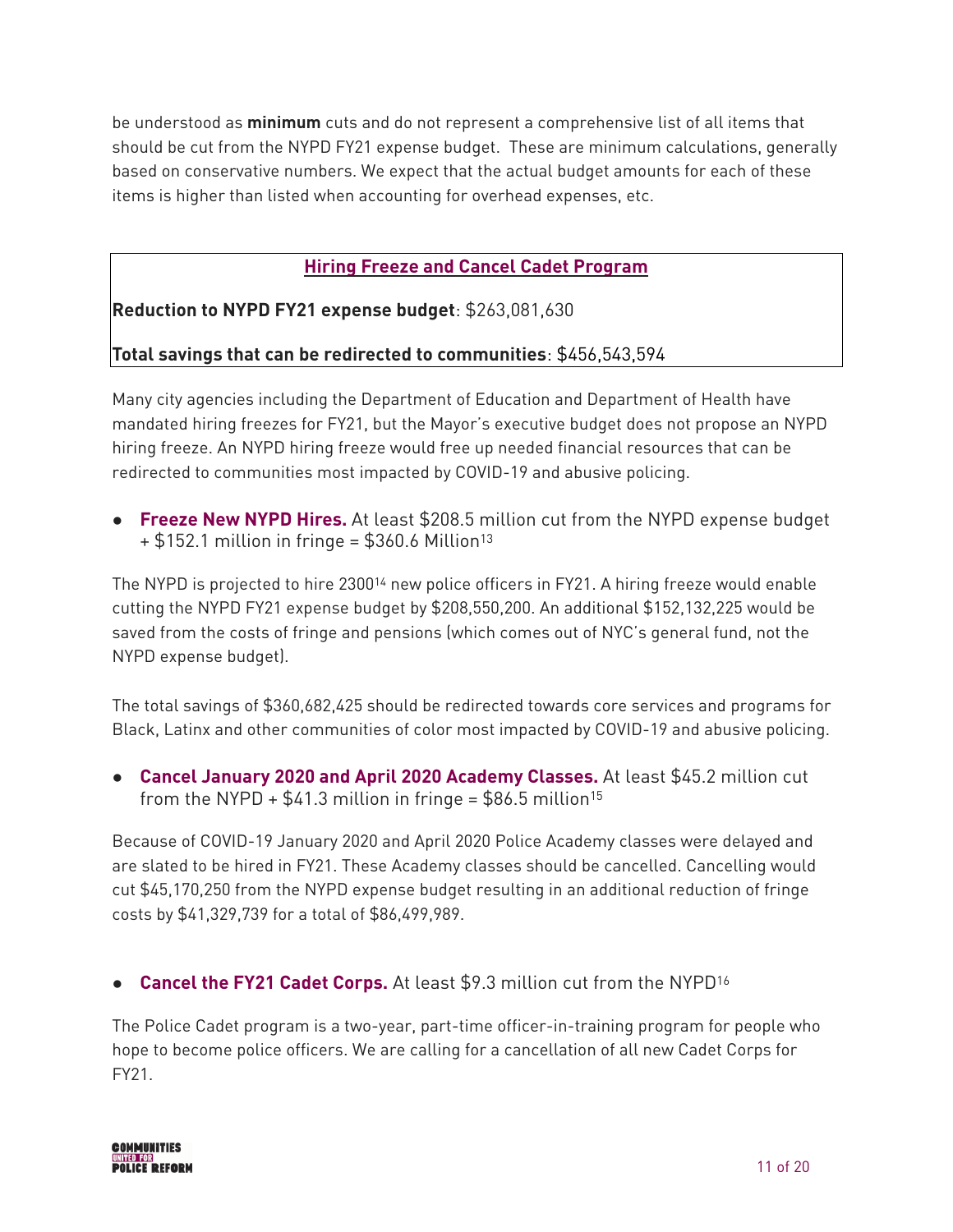#### **Remove NYPD from schools and social service-related roles**

#### **Reduction to NYPD FY21 expense budget**: \$96,035,529

**Total savings that can be redirected to communities**: At least \$449,702,847 (+unknown amount related to cost of NYPD's "youth initiative", which should be cut).

The brutal death toll of the pandemic and the economic crisis facing the city have profound implications for the future of all but the most privileged New Yorkers. Black and Latinx residents have died at twice the rate of everyone else, young people cannot attend school, and poor, immigrant, homeless, and undocumented New Yorkers have been hit hardest by the economic collapse and are receiving the least help from the federal government. We can expect that there will be at least tens of thousands of New Yorkers who will need to access city agencies for support with housing, food, education, and employment.

Policing has never been a solution to addressing societal inequalities. Instead, policing has often played the role of managing the public's perception of the depth of inequality through dangerous broken windows policing strategies that criminalize poverty and communities of color.

Police should be removed from schools and all social service roles, and related monies should be redirected to agencies that can help support the root cause of the societal inequalities that are facing New Yorkers.

• **Disband NYPD from Homeless Outreach and Subway Diversion Programs, remove police from related roles and cut the related costs from the NYPD expense budget.**  At least \$12.7 million cut from the NYPD  $+$  \$7.3 million in fringe = \$20 million  $+$ Unknown

<span id="page-14-0"></span>The NYPD Subway Diversion Program is referred to as the NYPD homeless "subway coercion program<sup>[17](#page-21-16)"</sup> by homeless New Yorkers and advocates. The program has been highly criticized for its abuse, harassment and coercion of homeless New Yorkers. Similarly, many homeless New Yorkers and advocates consider the NYPD Homeless Outreach program to be a homeless harassment program and a gross mis-use of funds.

NYC should not continue to invest millions of dollars into programs that abusively police homeless New Yorkers and create the false impression amongst the public that services are being provided. The solution to homelessness is providing permanent, affordable housing – not policing.

Cutting these programs and removing NYPD from these roles could result in a savings of approximately \$12,795,286 from the NYPD expense budget, resulting in a reduction of fringe

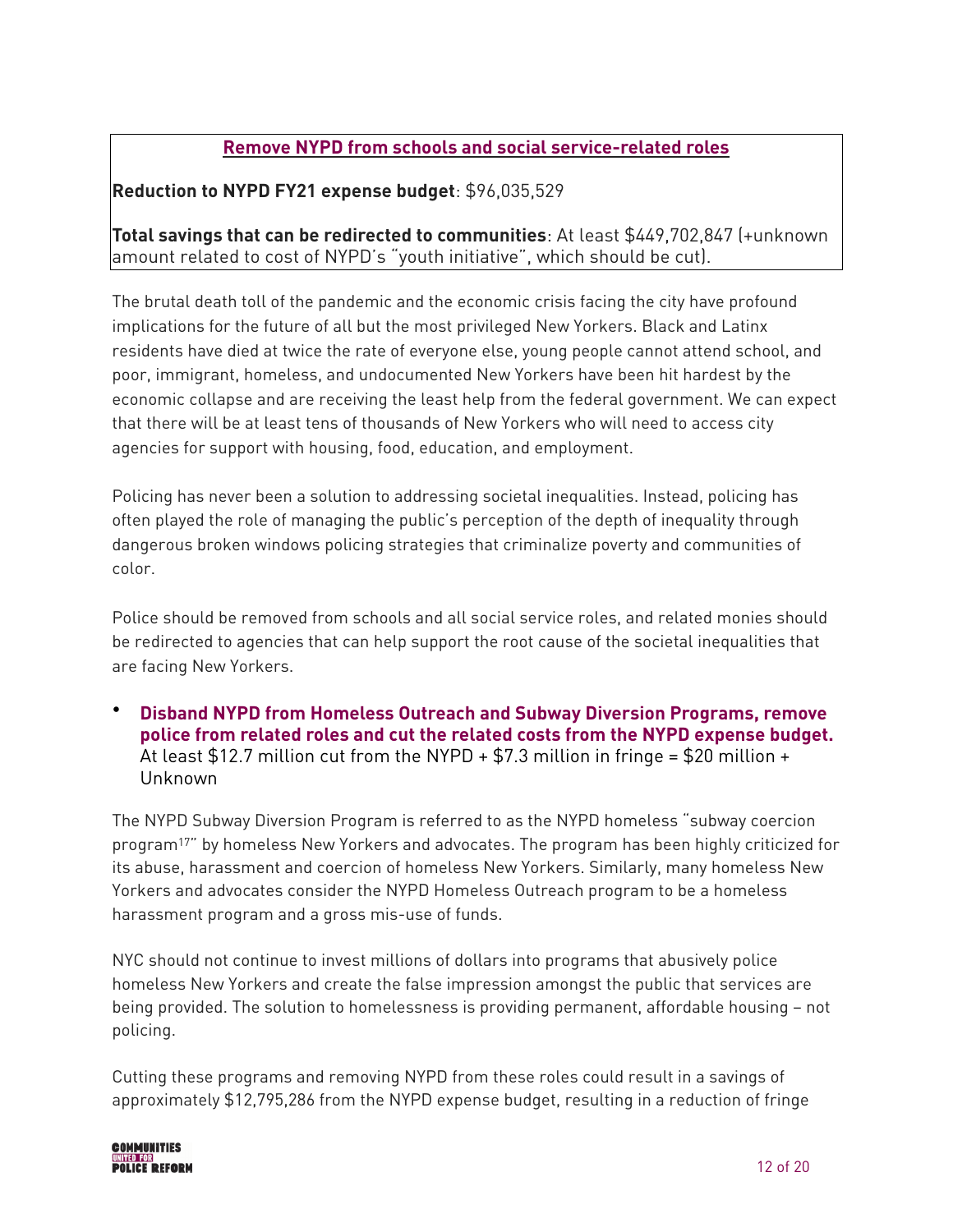costs by \$7,271,599 for a total of \$20,066,885 that City Council should redirect towards affordable and long-term housing for homeless New Yorkers.

#### <span id="page-15-0"></span>• **Remove NYPD from mental health response. Cut Mental Health Co-Response Teams.** \$4.8 Million[.18](#page-21-17)

New York City is trailing behind other cities by doubling down on outdated and discredited police-involved approaches to mental health crises. The city's misguided plans to train police to respond to emotional distress calls and pilot pairing officers with mental health workers is a backwards and failed approach.

<span id="page-15-1"></span>People in emotional distress account for 25%–50% of all individuals killed by police across the country.<sup>[19](#page-22-0)</sup> Mohamed Bah, Deborah Danner, Saheed Vassell, Ariel Galarza, and Dwayne Jeune were just some of the individuals in emotional distress or with psychiatric disabilities who the NYPD has killed during Mayor de Blasio's tenure. We are demanding the removal of the NYPD from all mental health response.

The \$4.8 million that should be cut for the NYPD's co-response program should instead be redirected to the Department of Health or another agency to create and implement a model that incorporates behavioral health services, public health workers, peers and others.

<span id="page-15-2"></span>• **Remove Police from Schools.** This includes cutting \$24 million from the NYPD expense budget and an additional savings of \$308 million that the DOE currently pays the NYPD = \$332 million**[20](#page-22-1)**

<span id="page-15-4"></span><span id="page-15-3"></span>For years, students of color and youth organizers have been fighting the city's funding and investments in school safety agents and zero-tolerance policies that contribute to the schoolto-prison pipeline and criminalize youth in NYC schools - especially for students of color who are already over-policed, criminalized, and jailed at higher rates than their peers, and for whom more police in schools hasn't meant more safety.<sup>[21](#page-22-2)</sup> Research shows that supportive schools with a high ratio of counselors and mental health professionals to students have fewer discipline problems<sup>[22](#page-22-3)</sup>. In spite of this, the number of School Safety Division officers outnumbers counselors by a wide margin. Removing NYPD and school safety agents from schools could result in a direct re-investment of \$307,717, 000 million back into the Department of Education, since the DOE currently pays the NYPD for school safety officers. Cutting \$24,210,000 from the NYPD expense budget could also be redirected to other core services and programs for young people for a total of \$331,927,000.

Walking into school should not feel like walking into a jail or prison, and, yet, that's what many young people feel when they go through metal detectors, are being hand-wanded, or when they encounter school safety agents in their halls. Instead of School Safety Officers, this funding should be funneled towards restorative justice practices in schools, more guidance counselors, and other student supports.

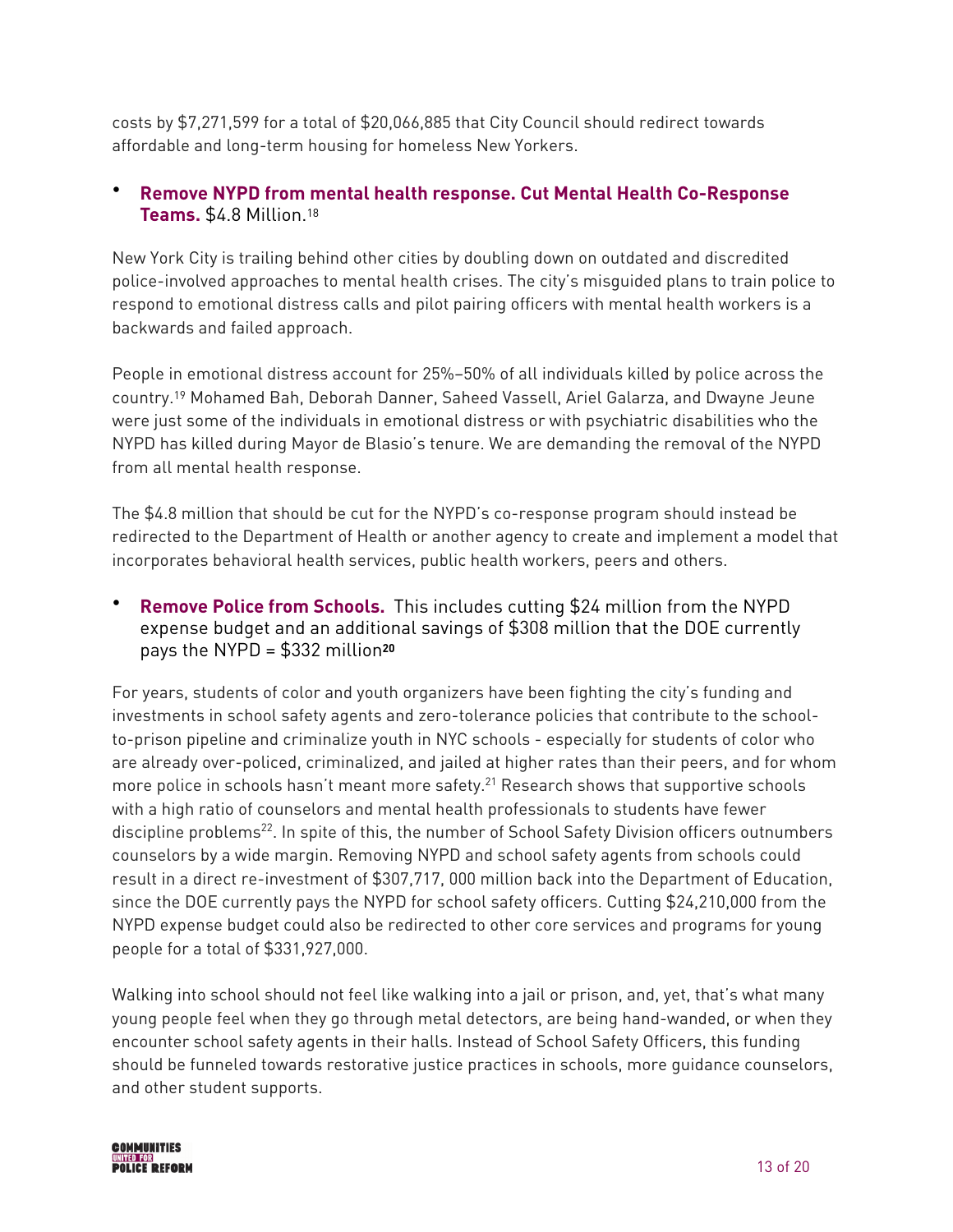<span id="page-16-0"></span>Instituting a freeze on new School Safety officer hires represents savings of \$38.8 million<sup>[23](#page-22-4)</sup> out of \$332 million, of this category. Imposing this freeze would cut \$28,328,097 from the NYPD budget and put that money back into the DOE. It would also result in a reduction of fringe costs for the city by \$10,509,020 for a total of \$38,837,117 that can go back to supporting our young people.

<span id="page-16-1"></span>• **Cut 500 NYPD Transit Bureau Officers.** \$54.2 million from the NYPD expense budget + \$38.7 million from fringe = \$92.9 Million**<sup>24</sup>**

Governor Cuomo and the MTA announced last year that the MTA would hire 500 new MTA police officers for NYC subways. We do not need more police in the trains, we need improved train service and affordable public transit. The NYPD transit bureau should be cut by at least 500 officers to offset the increase of 500 officers from the MTA. This would result in a cut of \$54,230,243 from the NYPD budget resulting in a related reduction of fringe costs by \$38,678,719 for a total savings of \$92,908,962 that should be redirected to address core transportation and other needs for communities most impacted by COVID-19 and abusive policing.

#### • **Cut NYPD Youth Initiative.** Unknown Amount

Earlier this year, the NYPD announced that they were launching a new "youth initiative", including more than 300 "youth coordination officers" in each of the department's 77 precincts. The officers are supposed to follow individual youth who are considered 'at risk' of criminal activity. For youth of color who are already targeted by the NYPD, further interactions with police and criminalization is misguided. The City should move these resources to other agencies to support youth development, school counselors, school social workers, and community-based youth programs instead of enabling the NYPD to continue to inappropriately expand their role.

#### **Costs of Abusive Policing**

\*\*Note: Calculations in this section represent a minimum baseline and are under-estimates

**Amount that should be deducted from NYPD FY21 expense budget** for police misconduct settlements/judgments & not firing abusive officers: \$287,423,709

**Total savings that can be redirected to communities**: \$302,895,197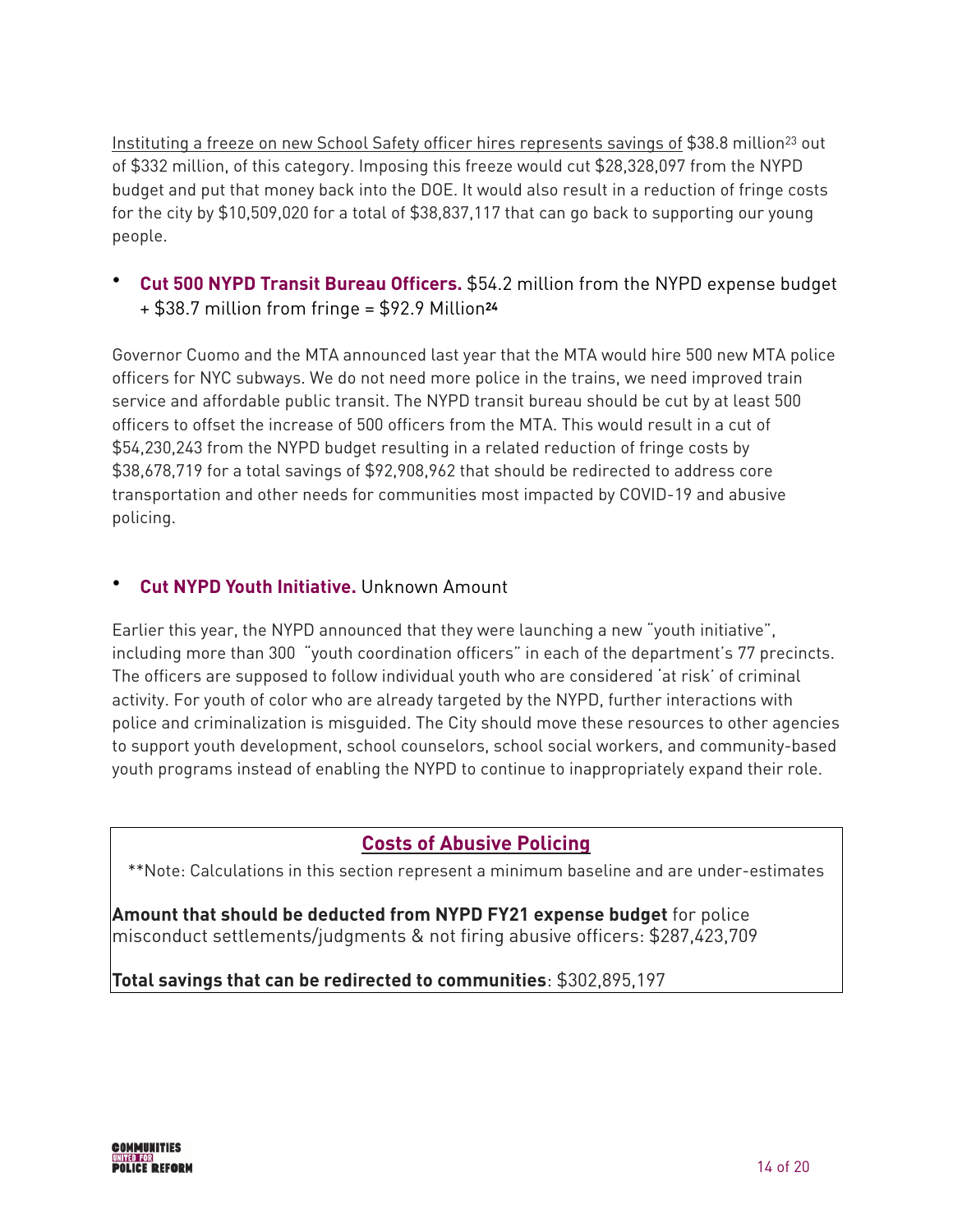<span id="page-17-0"></span>**● Pay of NYPD officers who killed New Yorkers in 10 cases, who have not been fired:**  $$13,731,612$  <sup>25</sup> + fringe and pension costs

The NYPD is notorious for not firing officers who unjustly kill, brutalize or otherwise harm New Yorkers. In 2018, Buzzfeed found that there were hundreds of officers who were able to keep their jobs in spite of the fact that the NYPD had found them guilty of serious misconduct including police brutality, sexual assault and lying to grand juries and District Attorneys<sup>26</sup>[.](#page-22-7)

<span id="page-17-1"></span>Families whose loved ones have been killed by NYPD officers have faced extraordinary hurdles in seeking the firing of the officers. It's incredibly rare, and often only as a result of years-long, high visibility campaigns that officers are either forced out or fired. It took over five years to to force the NYPD to finally convene a disciplinary trial that resulted in the firing of Daniel Pantaleo for his killing of Eric Garner. Other officers who engaged in misconduct in the Eric Garner case have not even been served with disciplinary trials.

Members of the Justice Committee researched officers who have killed New Yorkers in a select number of cases, and calculated their pay since the time they killed individuals. NYPD officers responsible for the killings of Amadou Diallo (1999), Shantel Davis (2012), Ramarley Graham (2012), Mohamed Bah (2012), Kimani Gray (2013), Eric Garner (2014), Delrawn Small (2016), Kadeem Torres (2017), Saheed Vassell (2018) and Kawaski Trawick (2019) **are still on NYPD payroll and have cost the city \$13 million since they killed these civilians.** This amount accounts only for the above cases and not for other unjust killings.

Since the NYPD refuses to hold officers accountable for harming New Yorkers, and routinely keeps officers on payroll in spite of egregious acts of violence, the City Council and the Mayor should deduct this amount from the NYPD FY21 expense budget. The \$13 million referenced above only relates to a select number of cases.

<span id="page-17-2"></span>**● Officers on Modified Duty:** At Least \$21,692,097 cut from the NYPD + \$15,471,488 in Fringe = \$37,163,58[527](#page-22-8)

Officer Francisco Garcia, while claiming to be enforcing social distancing in the Lower East Side earlier this year, violently attacked a bystander and kneeled on his neck after throwing him to the ground. Garcia is on modified duty – which means he continues to collect his entire salary and is also eligible for overtime. He's joined by 200-300 other NYPD officers on modified duty at any given time (often for years) for a range of unprofessional behavior and/or misconduct. Given the NYPD's systemic refusal to fire officers for harming New Yorkers, we are demanding that the NYPD budget be cut by the equivalent the equivalent of the cost of maintaining these officers on payroll.

The cost of 200 modified officers is approximately \$21,692,097 per year. Since the NYPD refuses to fire officers in a timely way for harming civilians, we are demanding that the NYPD expense budget be cut by this cost of enabling and supporting abusive policing.

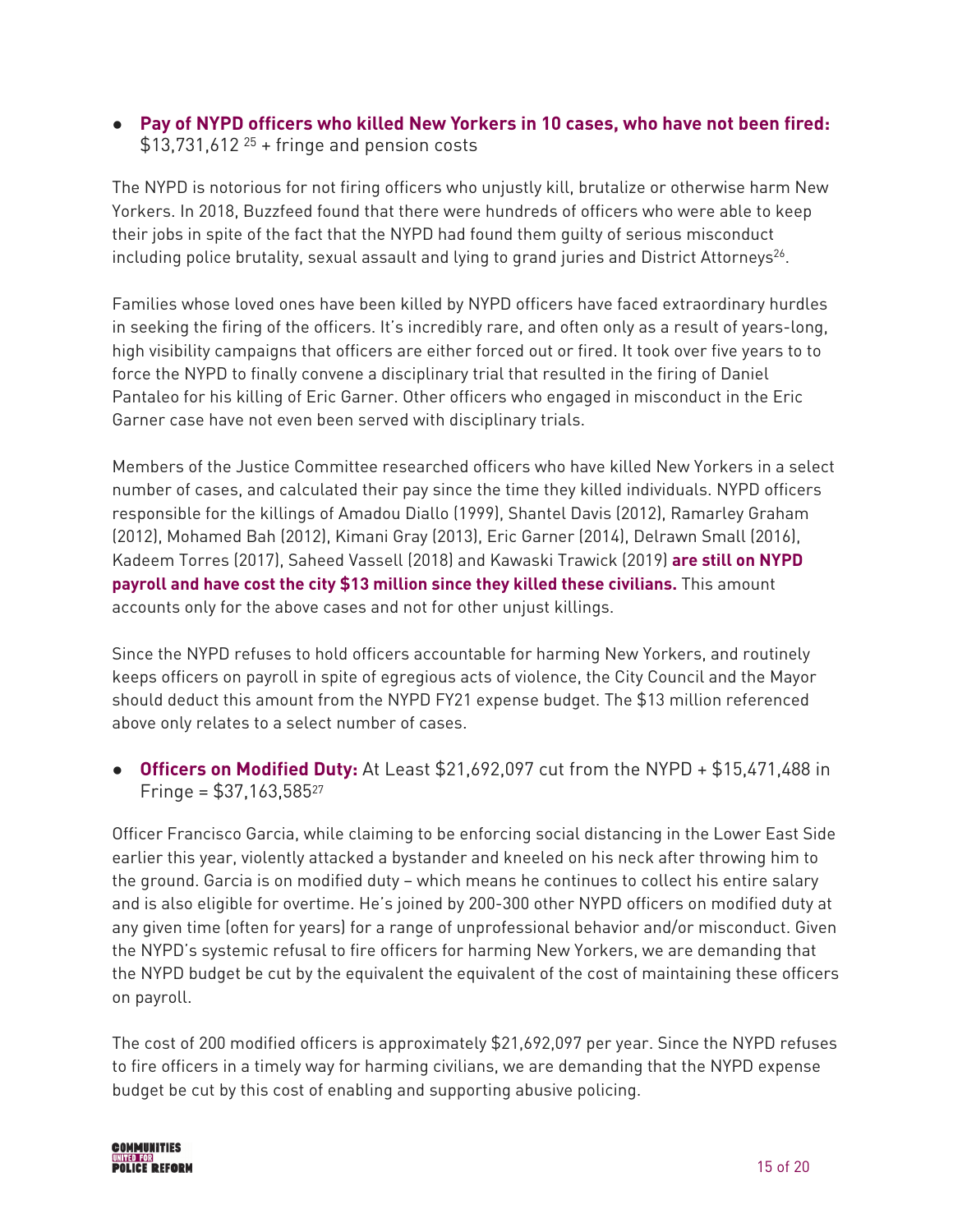Every year, the City pays out millions of our tax dollars to settle lawsuits against the NYPD for misconduct that includes abuse and brutalization of New Yorkers. However, this money doesn't come out of the NYPD's budget; it comes out of a central fund, giving the NYPD no economic incentive to reduce misconduct. In addition the Mayor's FY21 budget freezes hiring for the Citizen's Complaint Review Board (CCRB), the only agency charged with NYPD misconduct oversight<sup>28</sup>[.](#page-22-9) Following the lead of other municipalities,<sup>29</sup> we are calling for the amount the city pays out in settlements during one fiscal year, be removed from the subsequent year's NYPD budget, so that they bear the brunt of this financial burden. This is an important action that City Council can take to hold the NYPD accountable for abusive, racist, and violent policing.

#### <span id="page-18-1"></span><span id="page-18-0"></span>• **Deduct the costs of police misconduct judgments and settlements from the NYPD Fy21 budget:** \$252 million

<span id="page-18-2"></span>Since Mayor de Blasio became Mayor, between 2014-19, New York City paid out a total of  $$1,260,900,000^{30}$  $$1,260,900,000^{30}$  $$1,260,900,000^{30}$  – averaging \$252 million/year of our tax dollars related to judgments and settlements against the NYPD. However, these monies do not come out of the NYPD budget and therefore there is no financial incentive for the NYPD to hold their officers accountable for abusive policing. In addition, certain units and precincts, are sued for misconduct more frequently and should be targeted for cuts. In order to incentivize the NYPD to discipline systemic police violence and misconduct, we call for their FY21 budget to be reduced by \$252 million.

#### **Reduce NYPD uniform headcount to FY2014 level**

#### **Reduction to NYPD FY21 expense budget**: At least \$219 million

#### **Total savings that can be redirected to communities**: At least \$375.5 million

Since Mayor de Blasio took office the NYPD's actual uniform headcount has increased by 2,021 Officers, all while crime rates have steadily gone down. This consistent upward trend is both unnecessary and concerning because we have seen that they have exceeded their budgeted headcount every year since FY 2015 (Mayor de Blasio's first full fiscal year as Mayor).

|                                              | <b>Fiscal Year as of June 30th</b> |                          |                             |                      |  |        |
|----------------------------------------------|------------------------------------|--------------------------|-----------------------------|----------------------|--|--------|
|                                              |                                    | 2014 2015 2016 2017 2018 |                             |                      |  | 2019   |
| <b>Actual Uniform Staffing</b>               | 34,440                             |                          | 34,618 35,990 36,254 36,643 |                      |  | 36.461 |
| <b>Forecasted Uniform</b><br><b>Staffing</b> | 34,483                             | 34,483                   |                             | 35,780 35,822 36,078 |  | 36,113 |

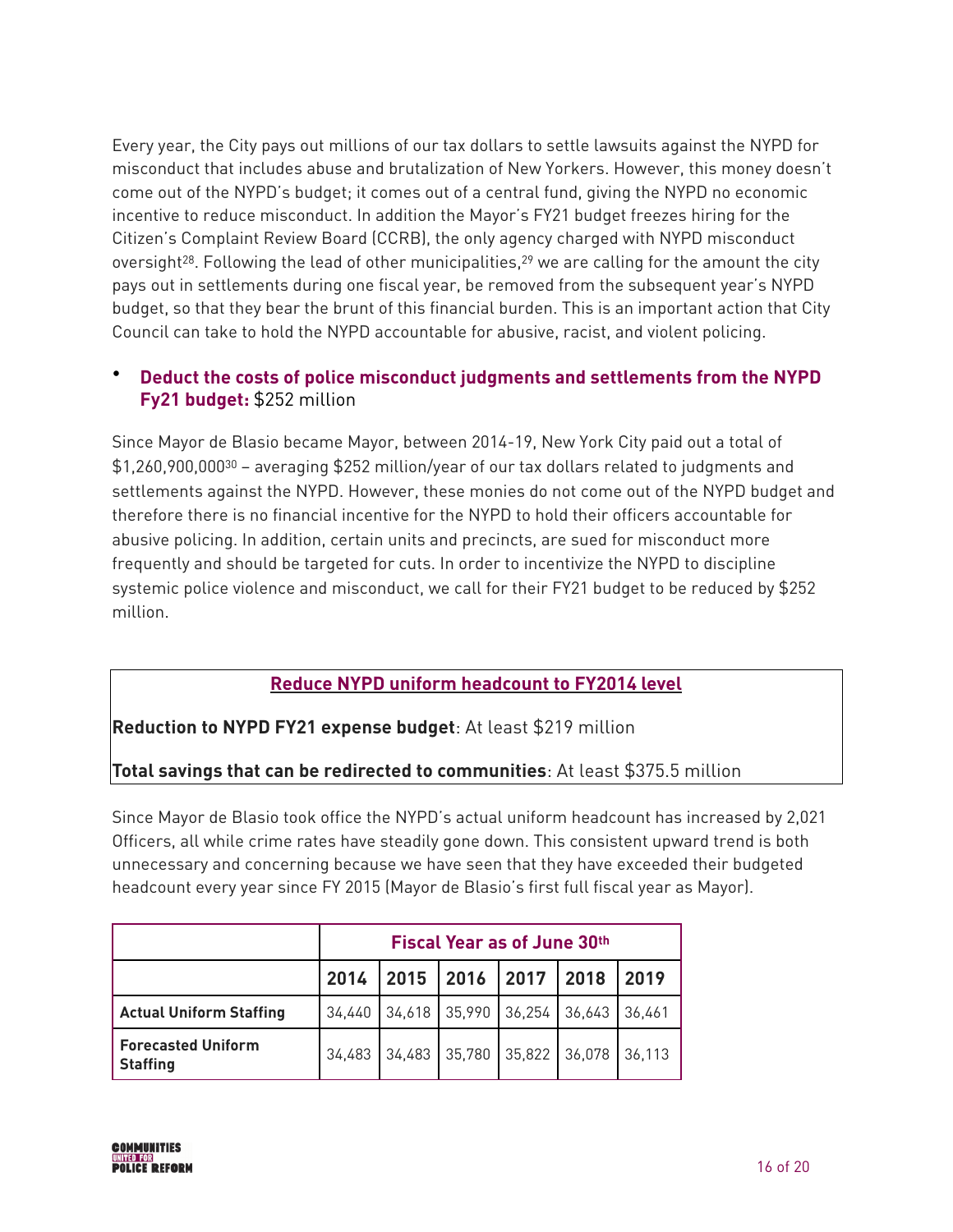We are calling for a reduction of the NYPD's uniformed force to a maximum of the headcount in 2014. Cutting these positions would result in a savings of at least \$219,198,643 from the NYPD expense budget and also resulted in a related reduction of fringe costs by \$156,339,383 for a total of \$375,538,026.[31](#page-22-12)

#### <span id="page-19-1"></span><span id="page-19-0"></span>**Cut NYPD Budget Bloat**

\*\*Note: Calculations in this section represent a minimum baseline and are under-estimates

#### **Reduction to NYPD FY21 expense budget:** \$397,352,162

#### **Total savings that can be redirected to communities**: At least \$464,575,777

This is a non-comprehensive list of NYPD Budget Bloat, because the NYPD budget is amongst the most secretive and non-transparent of city agencies. The following are just a few examples of what should be cut.

#### **• Public Relations Budget: \$3.1 Million<sup>[32](#page-22-13)</sup> + Unknown**

A global pandemic is not the time to prioritize the NYPD's \$3.1 million dollar office of the Deputy Commissioner for Public Information budget over the life-and-death needs of New Yorkers. In addition, the public relations functions of the NYPD is largely propaganda, which harms New Yorkers in the long-run. Many other agencies have much smaller departments, including some that combine intergovernmental affairs and press functions amongst a few staff who handle press and interact with elected officials. NYPD should not enjoy special treatment in this regard – especially when their public relations functions and budget are supplemented beyond the budget of DCPI from sources including funds from the NYC Police Foundation and the additional regular media amplification by the Mayor's press team and Mayor. (The amount provided to the NYPD from the NYC Police Foundation and other private sources for strategic communications, public relations, creation and airing of propaganda advertising, videos, blogs and podcasts is unknown)

**● NYPD Officers Above Budgeted Headcount:** at least \$77,983,090 million cut from the NYPD FY21 expense budget + \$55,619,998 million in fringe = approximately \$133,603,088 million

<span id="page-19-2"></span>The NYPD had 36,920 officers on the force as of January 2020; yet they only have an authorized budget for 36, 201, meaning they were over-budget by 719 officers<sup>[33](#page-22-14)</sup> in January of 2020. This kind of budget overspending is costing us potentially millions a year that we cannot afford during an economic crisis caused by a global pandemic. We demand that all positions over the budgeted headcount be cut and that they not be allowed to regularly go over their allotted headcount.

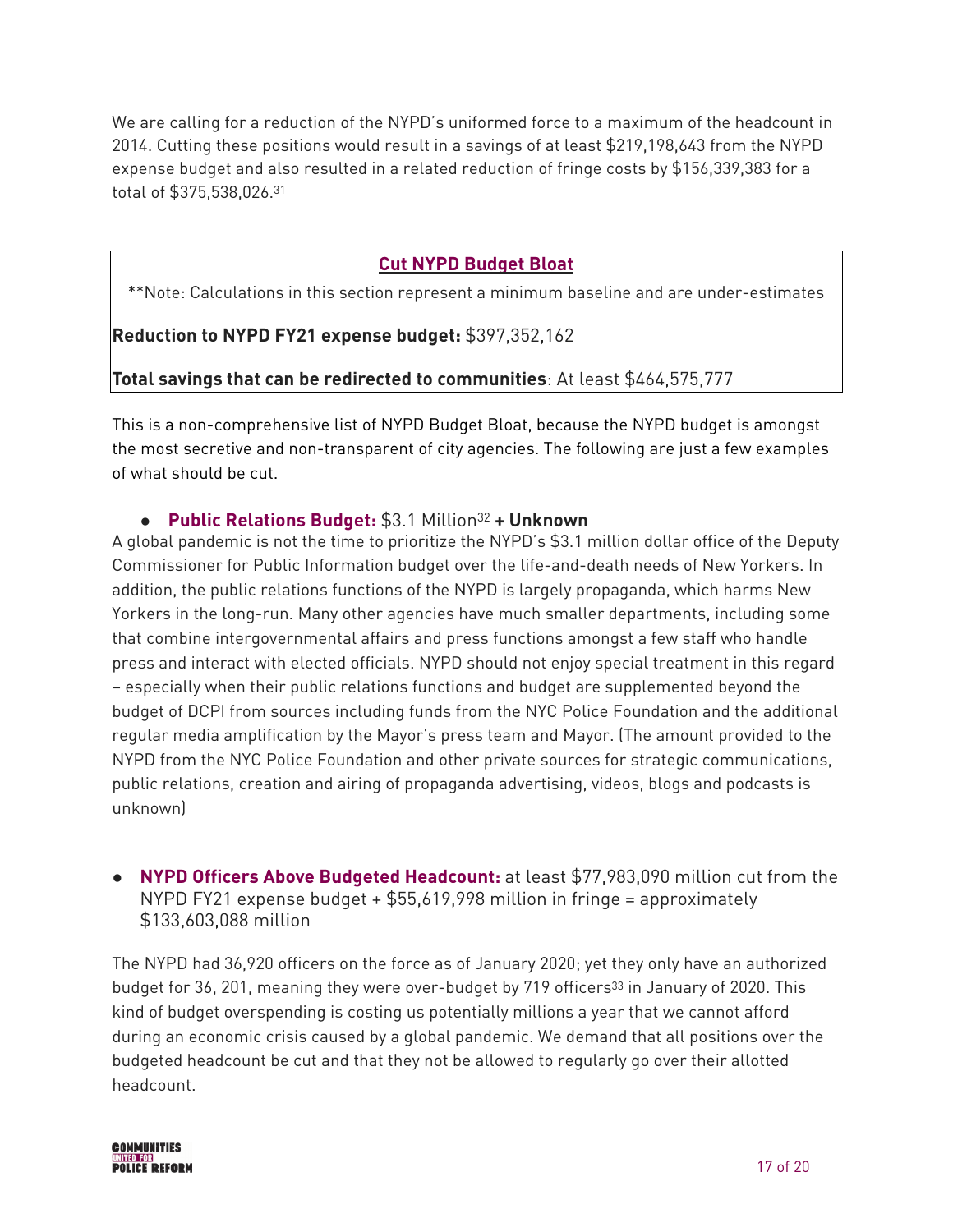#### • **Surveillance Technologies:** \$27 Million + Unknown

How much the NYPD is spending on surveillance technologies is unknown. We know that in 2018, the NYPD's brand-new fleet of [14 drones](https://www.nytimes.com/2018/12/04/nyregion/nypd-drones.html) set the city back \$480,000. Add in the 29 officers to run them and you get an annual cost of approximately \$4 million dollars. This is in addition to its six bomb-seeking [underwater drones](https://gothamist.com/news/good-to-know-the-nypd-has-six-submarine-drones) (\$75,000–\$150,000 each), five helicopters, many armored vehicles, [X-ray vans \(\\$700,000–\\$800,000 each\), "Stingrays" \(\\$100,000 each\),](https://www.nyclu.org/en/publications/testimony-regarding-police-accountability) and other undisclosed surveillance equipment and programs. These are the very definition of "nonessential in a public health crisis." We demand that the City Council demand transparency from the NYPD about surveillance equipment and operations that may infringe on civil liberties, and look for opportunities to liquidate this equipment and reduce accompanying personnel costs.

We are estimating that at least 150 Uniform Officers are required to operate this equipment and the city should cut \$16,269,073 Million from the NYPD Budget which would result in the reduction of fringe costs by \$11,603,616 for a total of \$27,872,689.

#### • **NYPD Overtime:** At least \$300 million

The NYPD overtime budget of \$511 million is millions more than the cost of the summer youth employment program and many other city programs combined. It's an example of the waste and over-resourcing of the NYPD, however, cutting overtime in the FY21 Budget raises questions because the NYPD has routinely overspent on overtime by upwards of \$200 million with no oversight or accountability. Past commitments on cutting overtime have been easily broken by the NYPD and will likely not make funds become available for other essential government services. However, a total of over half a billion as one budget line item is not insignificant and the City Council and the Mayor should enforce a strict overtime cap.

We are calling for at least \$300 million to be cut from NYPD FY21 overtime budget line.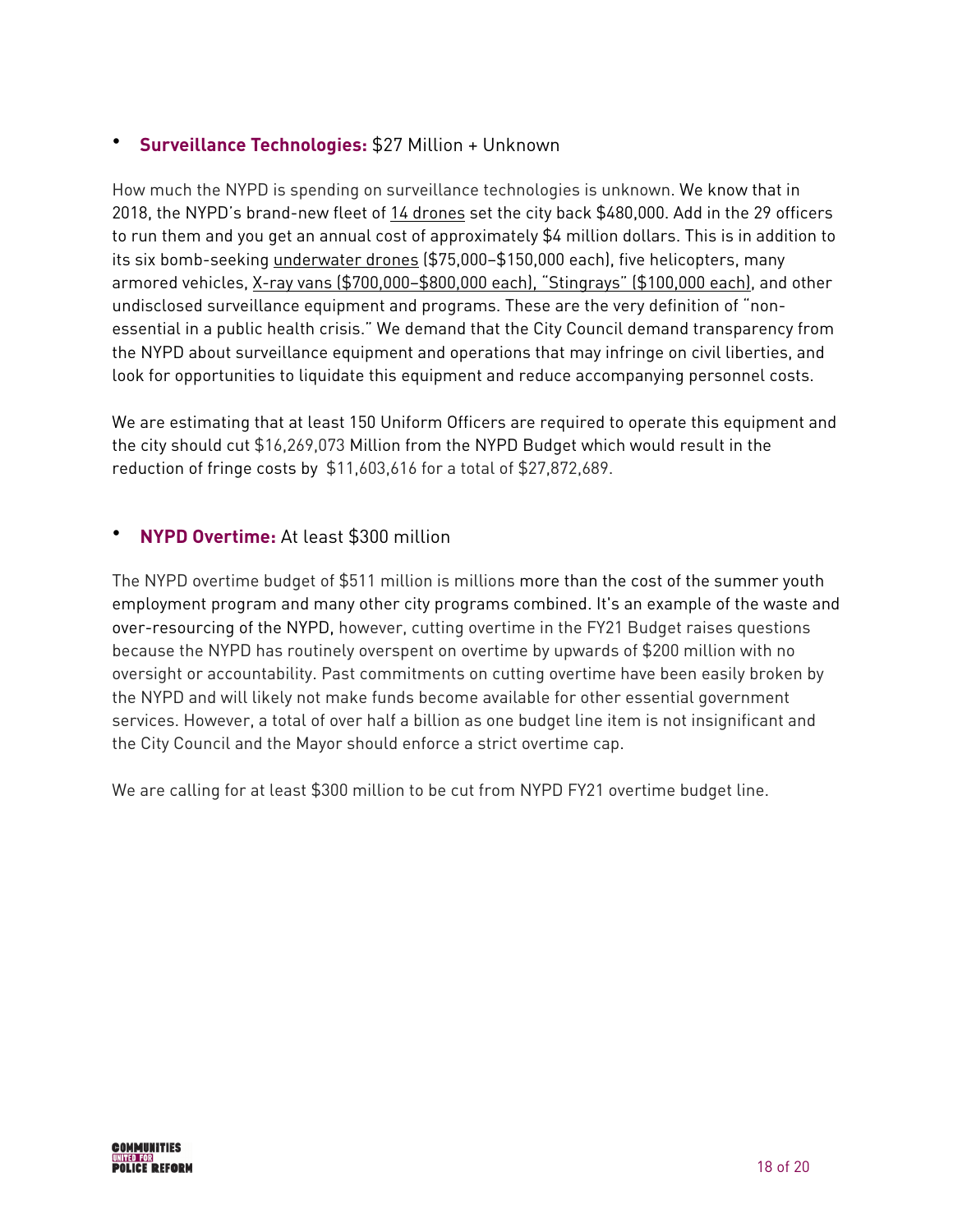## **Citations**

<span id="page-21-0"></span><sup>[1](#page-3-0)</sup> The upcoming fiscal year begins July 1, and is referred to as FY21 throughout this report

<span id="page-21-1"></span><sup>[2](#page-4-0)</sup> On June 7, 2020, Mayor de Blasio announced four so-called "policing reforms". One was an idea for the NYPD to hire "community ambassadors" to "serve as liaisons between officers and New Yorkers". This is seen widely as a costly public relations stunt that will add to the NYPD's budget while systemic lack of transparency and accountability continue.

<span id="page-21-2"></span><sup>[3](#page-5-0)</sup> Adopted budget fiscal years 2015-2020, City of New York https://www1.nyc.gov/assets/omb/downloads/pdf/ erc6-19.pdf

<span id="page-21-3"></span><https://council.nyc.gov/budget/wp-content/uploads/sites/54/2020/05/Department-for-the-Aging.pdf> **[4](#page-8-0)**

<span id="page-21-4"></span>[5](#page-8-1) https://queenseagle.com/all/2020/5/15/nyc-plans-to-cut-celebrated-work-program-for-homeless-lgbtq-youth

<span id="page-21-5"></span><https://www1.nyc.gov/assets/omb/downloads/pdf/csp4-20.pdf> **[6](#page-8-2)**

<span id="page-21-6"></span><sup>7</sup> Girls for Gender Equity June 2020 [New York City Can't Wait: Shrink Policing in the Name of Public Health](https://www.ggenyc.org/wp-content/uploads/2020/06/Shrinking-Policing-in-the-Name-of-Public-Health_-GGE-Budget-Report-.pdf) report, p. 2.

<span id="page-21-7"></span><https://www1.nyc.gov/assets/omb/downloads/pdf/csp4-20.pdf> **[8](#page-9-0)**

<span id="page-21-8"></span><https://www1.nyc.gov/assets/omb/downloads/pdf/csp4-20.pdf> **[9](#page-9-1)**

<span id="page-21-9"></span>[10](#page-9-2) https://www.nytimes.com/2020/05/07/nyregion/nypd-social-distancing-race-coronavirus.html

<span id="page-21-10"></span><sup>[11](#page-9-3)</sup> Legal Aid Society's May 2020 Racial Disparities in NYPD's COVID-19 Policing: Unequal Enforcement of 311 Social [Distancing Calls](https://legalaidnyc.org/wp-content/uploads/2020/05/LAS_Racial-Disparities-in-NYPDs-COVID-19-Policing_5.20.20_5PM_FINAL.pdf) report found that while less than half of the 311 complaints analyzed occurred in majority Black and Latinx precincts, close to 80% of summonses and 74% of arrests that were COVID-related took place in majority Black and Latinx precincts.

<span id="page-21-11"></span><sup>[12](#page-12-0)</sup> On June 7, 2020, Mayor de Blasio announced four so-called "policing reforms". One was an idea for the NYPD to hire "community ambassadors" to "serve as liaisons between officers and New Yorkers". This is seen widely as a costly public relations stunt that will add to the NYPD's budget while systemic lack of transparency and accountability continue.

<span id="page-21-12"></span><sup>13</sup> This estimate is conservative and is based on the average salary of an NYPD Officer in form Council Finance [Report](https://council.nyc.gov/budget/wp-content/uploads/sites/54/2020/03/056-NYPD.pdf) on the NYPD from March 4, 2020. If you include the fringe benefit rate of 96.45%, which is, again, a conservative amount, based on the [2015 Quadrennial Commission Report](https://www1.nyc.gov/assets/quadrennial/downloads/pdf/2015-Quadrennial-Commission-Report.pdf), (Appendix K, PDF p.138), the total cost to the city is \$360,682,424.

<span id="page-21-13"></span><sup>[14](#page-13-1)</sup> Commissioner Shea stated at the Public Safety hearing, May 14, 2020, that the NYPD expected to hire 2,300 officers in FY21. This number is corroborated by the Council Finance Division'[s report](https://council.nyc.gov/budget/wp-content/uploads/sites/54/2020/03/056-NYPD.pdf) on the NYPD Budget, March 4, 2020.

<span id="page-21-14"></span><sup>[15](#page-13-2)</sup> This estimate is conservative and is based on the average salary of first year NYPD Officers from publicly available City Payroll Data and assumes that there are approximately 500 officers in each of these classes.

<span id="page-21-15"></span><sup>16</sup> According to the [FY21 April Supporting Schedules](https://www1.nyc.gov/assets/omb/downloads/pdf/ss4-20.pdf) there is 2.3 Million in the OTPS Budget for the Cadet Program. According to the Council Finance Division'[s report](https://council.nyc.gov/budget/wp-content/uploads/sites/54/2020/03/056-NYPD.pdf) on the NYPD Budget on March 4, 2020, there were a total of 434 Cadet's who on average made \$16,270 per year.

<span id="page-21-16"></span><sup>[17](#page-14-0)</sup> See Coalition for the Homeless and Human.nyc's Subway Coercion Program website: https:// www.diversioniscoercion.nyc/

<span id="page-21-17"></span><sup>18</sup> According to the Council Finance Divisions [report](https://council.nyc.gov/budget/wp-content/uploads/sites/54/2020/05/FY21-NYPD-Executive-Report-1.pdf) on the NYPD Budget on May 14, 2020, the total Co-Response Team program has a budget of \$4.8 million and 68 personnel for Fiscal 2021. This accounts for the reduction in personnel due to the city-wide savings program.